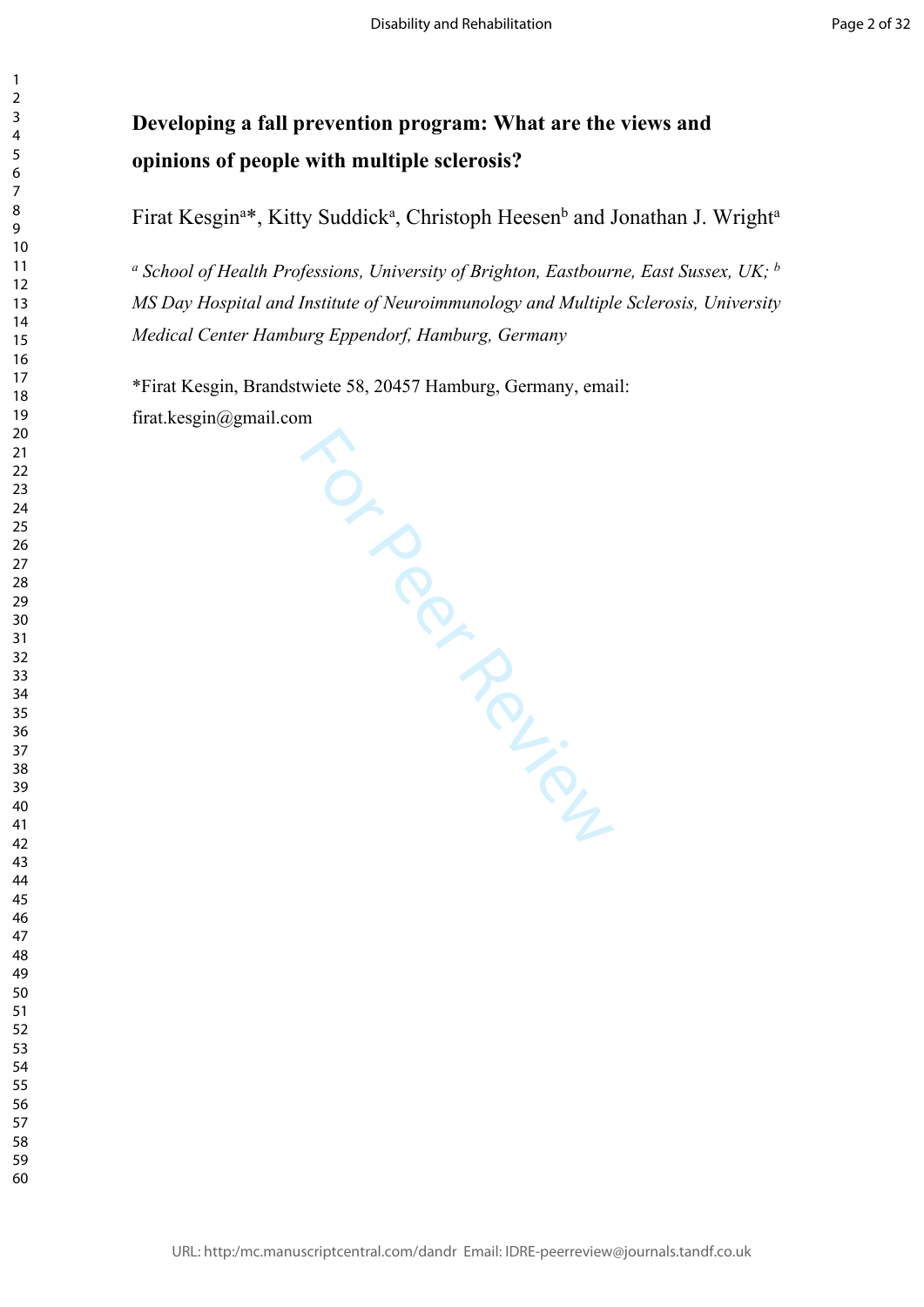$\mathbf{1}$  $\overline{2}$ 

# **Developing a fall prevention program: What are the views and opinions of people with multiple sclerosis?**

bout their balance/ falling risk. The data was and their balance/ falling risk. The data was a<br>term programs taking place in rehabilitation click recomproperation and the revention needs to be raised among health<br>ected bet Purpose: Falls are common in people with multiple sclerosis, yet there are a few targeted fall prevention programs. Existing programs report a high dropout rate and a low adherence, which may be due to a mismatch between program characteristics and participants preferences. To clarify a possible discrepancy, this study investigates the views and opinions of persons with multiple sclerosis on fall prevention programs. Methods: Two focus groups (n=11) were conducted with people with multiple sclerosis who have a history of falls, near falls or who are concerned about their balance/ falling risk. The data was analysed using a qualitative content analysis with an inductive approach. Results: Participants preferred short-term programs taking place in rehabilitation clinics, or physiotherapy or occupational therapy practices. They believed that the awareness for fall prevention needs to be raised among healthcare professionals. Participants expected better consultation from physio and occupational therapists regarding mobility aids and home modification. The participants wanted the programs to be practical, in-person and in groups. Online interventions were strongly rejected. Further, participants wanted balance/ strength exercises and the inclusion of falling techniques in programs. The competence of knowing and accepting capacity may be an important factor in preventing falls. Conclusions: Investigating the views and opinions of persons with multiple sclerosis on fall prevention programs gave important information which can be used to inform the development of such programs.

Keywords: multiple sclerosis, accidental falls, accident prevention, physical therapy modalities, focus groups, qualitative research

#### **Introduction**

Sensory, motor, visual and balance impairments are the most common presenting symptoms in people living with multiple sclerosis (MS) [1]. Balance impairments are especially associated with an increase in fall risk [2]. A meta-analysis of four studies that prospectively collected data from 537 participants over 3 months, reported that 56% of participants had fallen once and 37% were frequent fallers (twice or more) [3]. There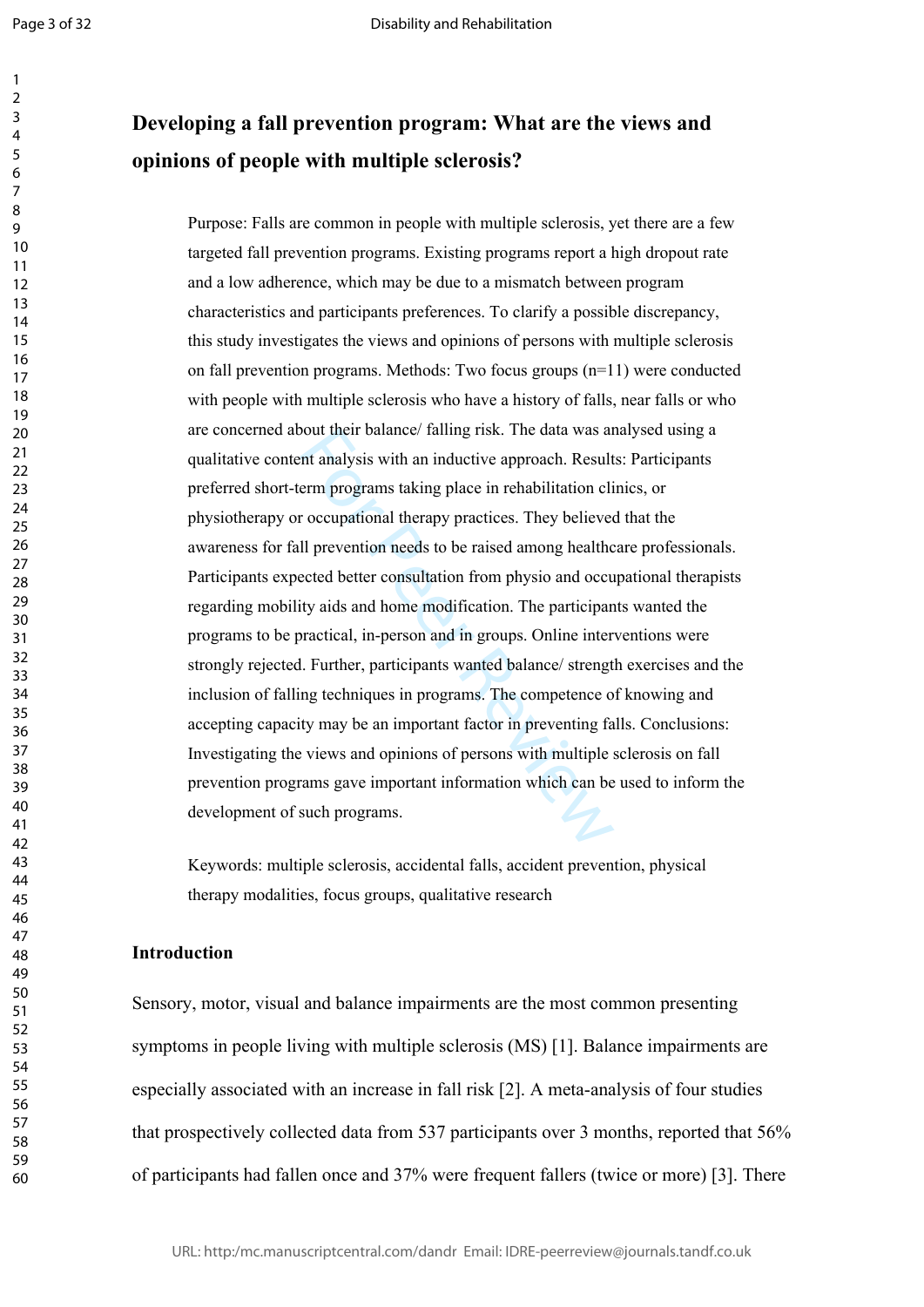is also evidence for the prevalence of fear of falling and associated activity curtailment in people with MS who are considered as fallers as well as non-fallers [4,5]. It was also reported that fear of falling is associated with a higher risk of future recurrent falls [6]. Thus, it can be hypothesized that falls and fear of falling trigger a vicious cycle which lead to reduced physical activity, further deconditioning and more falls. Consequently, it seems essential to develop interventions that reduce falls and fear of falling to prevent activity curtailment and its negative consequences for people with MS.

The limited awareness, lack of guidelines and implementation of fall prevention programs in Germany, are of specific relevance to this study [7]. In general, it must be mentioned that worldwide the number of investigations focusing on fall prevention in people with MS is low and this area is even considered to be in its infancy [5]. Consequently, there are still a lot of questions that need to be answered by research.

are of specific relevance to this study [7].<br>vide the number of investigations focusing<br>and this area is even considered to be in it<br>e still a lot of questions that need to be ans<br>d practice is considered to be a three-leg Evidence-based practice is considered to be a three-legged stool that tries to reconcile the perspective of research, clinicians and patients in clinical practice [8]. To our knowledge, there have been no previous qualitative studies that have tried to investigate the patients' perspectives regarding fall prevention interventions. We believe that at this early stage of exploration, qualitative data from people with MS can make a positive contribution to our knowledge and understanding of fall prevention programs as practiced at this time.

Reported fall prevention program adherence rates of 45% are another reason to emphasize the patients' perspectives [9]. Adherence seemed to decrease over time with longer-duration programs [9]. High dropout rates due to lack of time, illness and the high strain of traveling and participating were also reported [10]. It could be hypothesized that a program that is developed in collaboration with people with MS and not just for people with MS - could raise adherence and reduce dropout rates,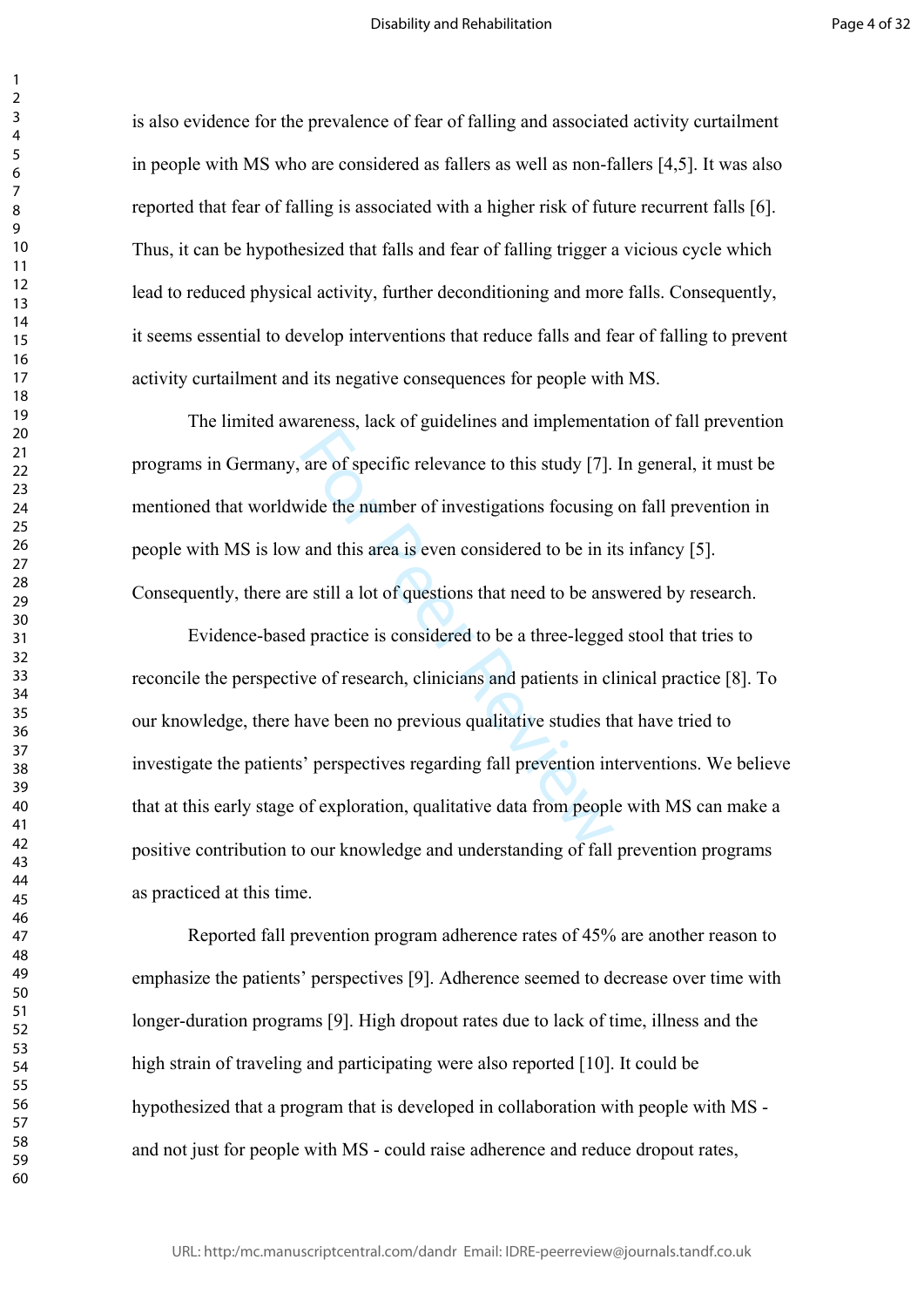$\mathbf{1}$ 

which, in turn, could increase effectiveness of interventions. In this sense, the patient leg of the three-legged stool of evidence-based practice needs to be emphasized and thus, our study aims to clarify the participants' perspectives, views and opinions on fall prevention programs.

#### **Methods**

#### *Research design*

As the aim of this research was to systematically generate theory from the data, a qualitative content analysis with an inductive approach was conducted by using the sentences of focus group transcripts as the unit of analysis. Focus groups are commonly used and recommended to design intervention programs [11].

## *Recruitment*

arch was to systematically generate theory<br>
lysis with an inductive approach was cond<br>
up transcripts as the unit of analysis. Focus<br>
d to design intervention programs [11].<br>
<br>
ecruited via an advertisement of the study<br>
v All participants were recruited via an advertisement of the study on the German MS society's website and via emails from the German MS Society to regional groups. Interested participants approached the first author by phone and asked for more information. A detailed information sheet was sent to those by email and interested participants returned a signed consent form. Participation was voluntarily, and participants could withdraw at any time.

A sample size of six to ten people is postulated for focus groups [12], but it was reported that previous focus groups with people with MS used smaller sample sizes due to attrition or low uptake as a result of disability or difficulties attending sessions [13]. Thus, it was determined to recruit twelve participants for two focus groups. Finally, eleven people showed interest, and all were recruited for the study. All interested people took part, and no one dropped out. The inclusion criteria for the study was: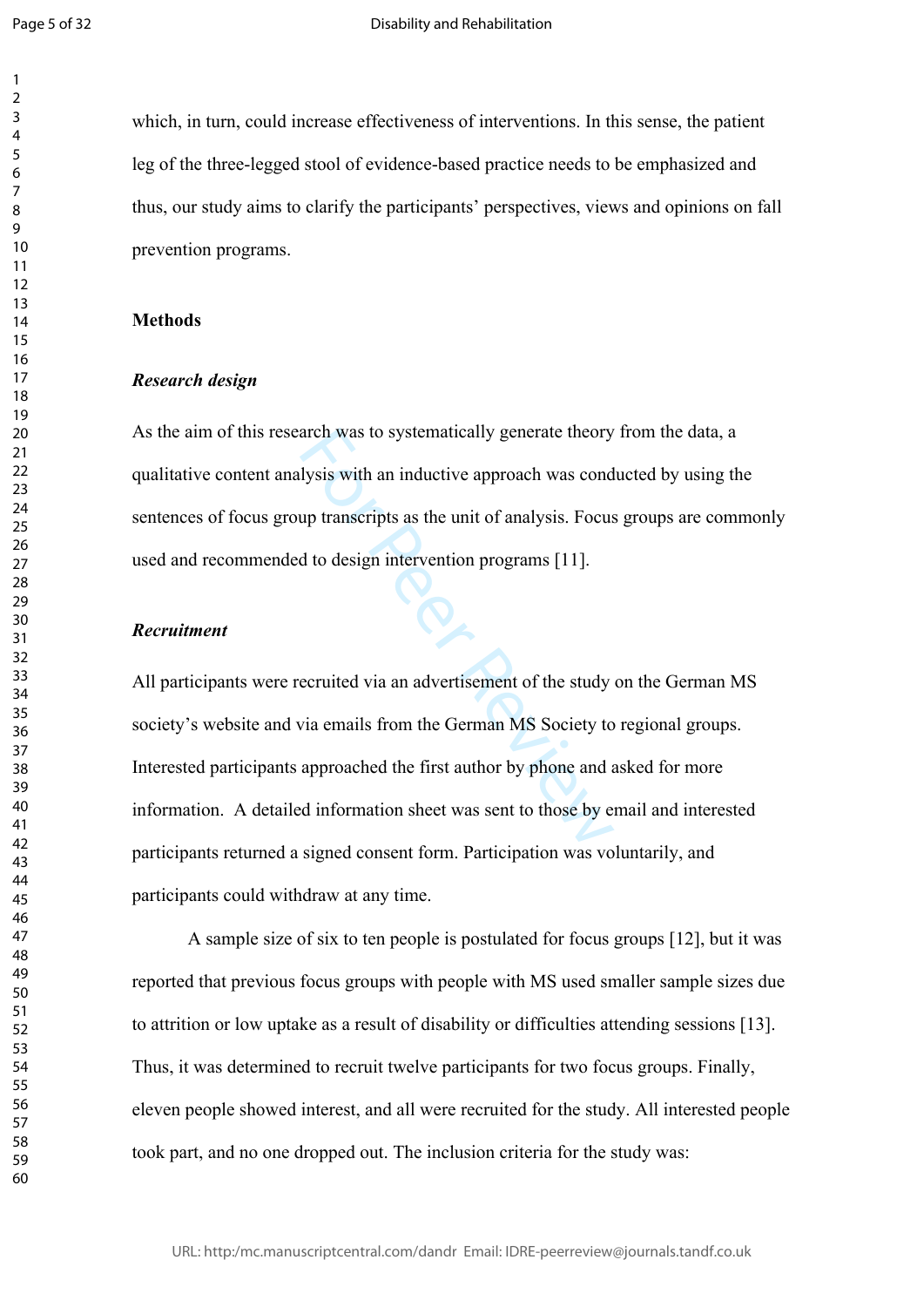- Diagnosis of MS made by a physician
- Minimal age limit of 18 years
- people with MS who have a history of falls, near falls or who are concerned about their balance or falling risk

#### *Data collection*

Both focus groups took place in the evening at the library of the MS day-care clinic of the University Medical Centre Hamburg on two consecutive days. The participants, the first author and an assistant were the only people in this room. The first author is a physiotherapist with expertise in vestibular rehabilitation and fall prevention. The assistant took notes, but was not involved in the dialogue. The participants were not known to the researchers prior to the study.

stant were the only people in this room. The<br>stant were the only people in this room. The<br>stant was not involved in the dialogue. The pa<br>ers prior to the study.<br>chedule was developed to semi-structure th<br>ial 1). The discus A discussion schedule was developed to semi-structure the focus groups (Supplementary Material 1). The discussion schedule was pilot tested with three physiotherapist colleagues by the first author. The age, gender, type of MS, time since diagnosis, history of falls or near falls and experience with fall prevention programs were gathered (Table 1, Table 2 and Table 3) at the beginning of the focus group for both demographic purposes, as well as to introduce each other, and to start the conversation. Both focus groups took 90 minutes and were audio recorded and transcribed verbatim. The transcripts were then translated from German to English by the first author and data was pseudonymized for analysis.

[Table 1 near here]

[Table 2 near here]

#### *Data analysis*

The principles of qualitative content analysis were used as a guide. The first author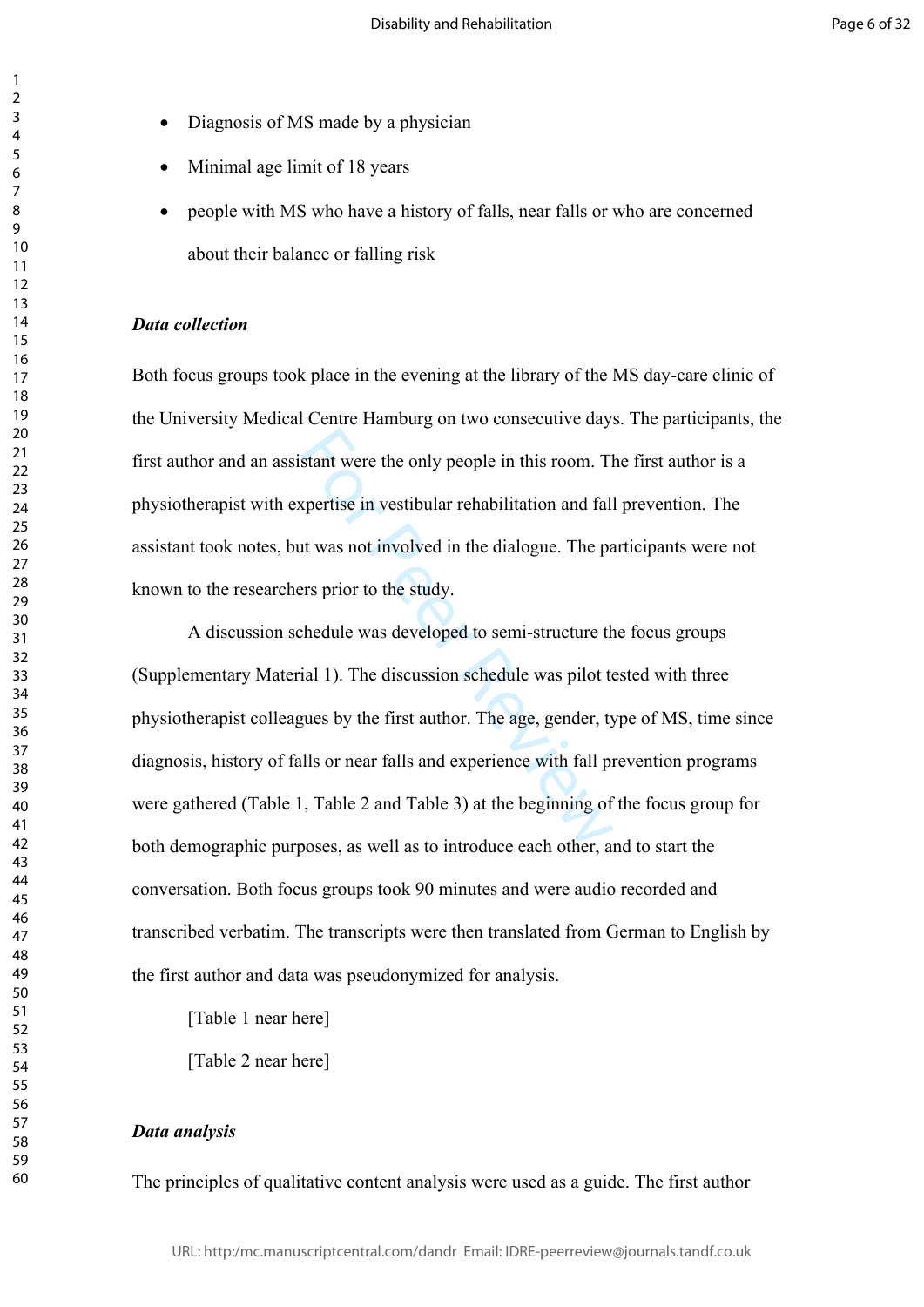Page 7 of 32

 $\mathbf{1}$  $\overline{2}$ 

#### Disability and Rehabilitation

strictly followed the steps of qualitative content analysis by absorbing data, developing unique codes, conducting preliminary coding, coding content, then identifying categories across codes, identifying themes across categories and drawing interpretations and implications [14].

During preliminary coding the second author was involved in the coding process and several pages of both transcripts were coded by two authors ( $FK & KS$ ). Including the preliminary coding, the transcripts were re-coded four times over a period of six weeks. The first author did not review previous coding between the four codings. This was done for consistency reasons [14]. All congruities and discrepancies were noted in a reflexive journal. New codes were added, or existing codes were modified to resolve discrepancies. The fourth and last coding did not result in any discrepancies and the coding process was deemed completed.

Exercise 14]. All congruities and discress we codes were added, or existing codes were<br>the and last coding did not result in any disemed completed.<br>ase of qualitative content analysis, namely<br>peated three times before comp The second phase of qualitative content analysis, namely categorization and interpretations, was repeated three times before completion. The first author created concept maps for categorization. One to two weeks passed between the categorizations and previous maps were not viewed before new concept maps were created. After each categorization, results were discussed with the second author. The feedback was noted in the reflexive journal and the categorization was modified until both authors agreed on all themes and patterns across categories.

The first author collected and constantly reviewed the reflexive journal during all phases of data generation and analysis to improve the trustworthiness, to add credibility and to monitor the development from preliminary theories to final conclusions.

## *Ethical approval*

The study received ethical approval from the University of Brighton's ethics committee.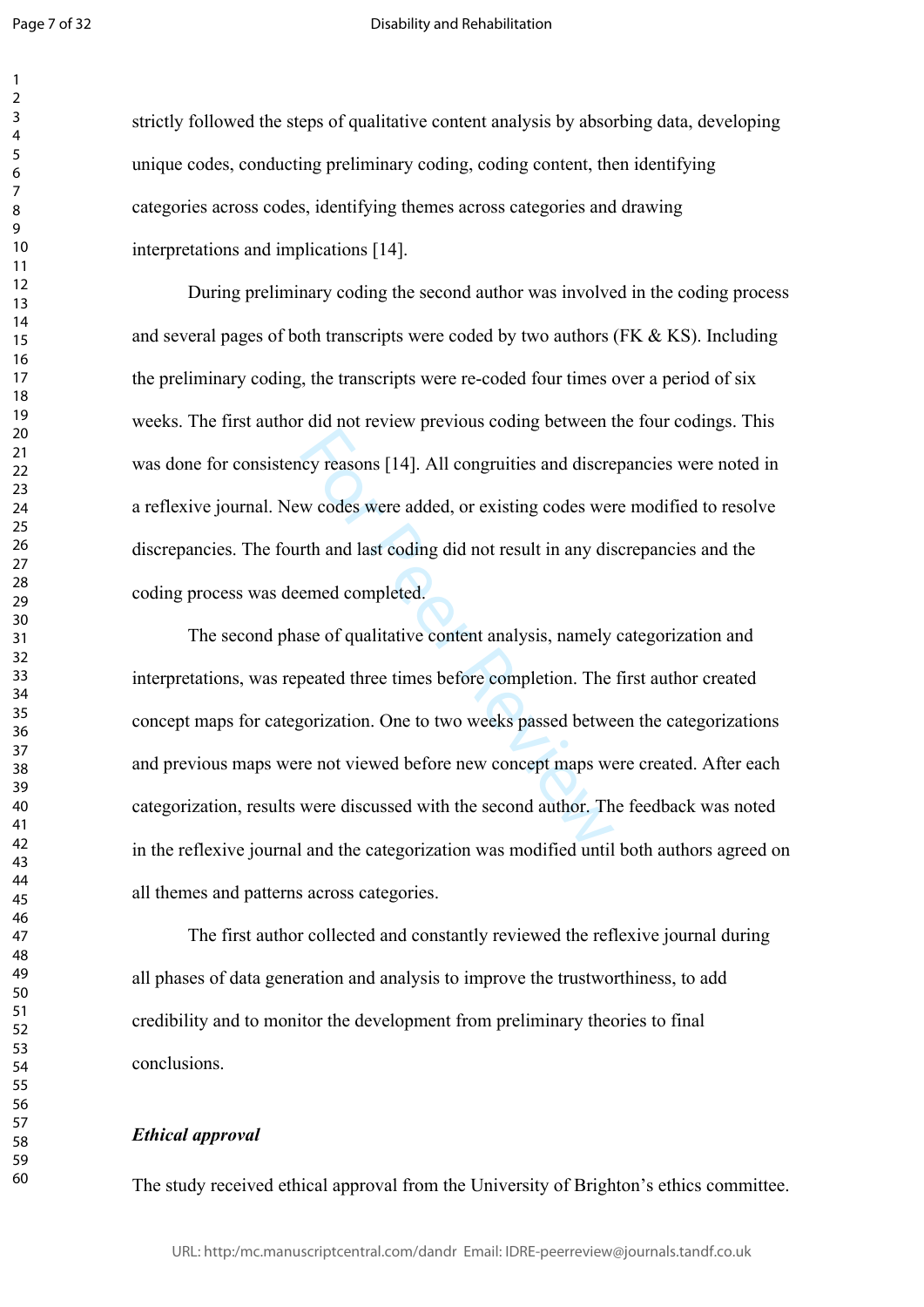As the study was executed in Germany, the approval of the Hamburg Chamber of Physician's ethics committee was also needed and gained.

## **Results**

Two focus groups were conducted with a total of 11 participants. The sample was predominately female (n=8) and had a mean age of 51. The demographic details are presented in Table 1 and Table 2. The first focus group predominately consisted of newly diagnosed people and the second focus group consisted of people with a longer disease duration (Table 3).

[Table 3 near here]

EXECT:<br>
For Pere divided into two categories: (1) Views<br>
organization of a fall prevention program<br>
h MS regarding the content of a fall prevention<br>
here]<br> **EXECT:**<br> **EXECT:**<br> **EXECT:** The findings were divided into two categories: (1) Views and opinions of people with MS regarding the organization of a fall prevention program and (2) views and opinions of people with MS regarding the content of a fall prevention program (Figure 1).

[Figure 1 near here]

# *(1) Views and opinions of people with MS regarding the organization of a fall prevention program*

## *Time-related factors*

Participants from both focus groups agreed that shorter-duration programs would be preferred. Programs that consist of 5 weeks with 5 weekly 90-minute sessions were recommended specifically by the first focus group.

Mary: "I would consider carefully before I sign up for a 10-week program because I don't know if I could attend 10 weekly, consecutive meetings. […]. I would prefer 5 to 6 weeks, because I believe that I could engage in that."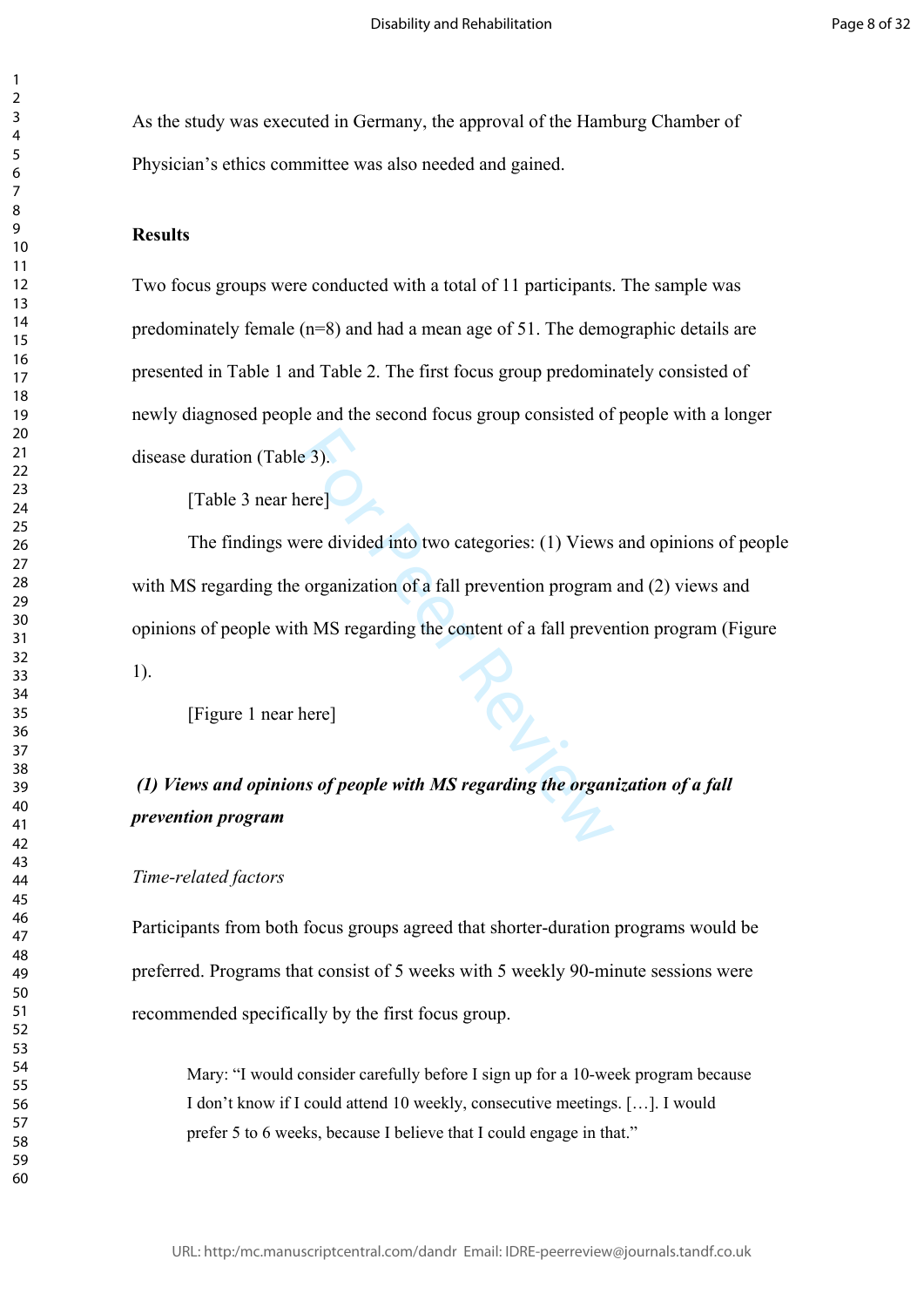$\mathbf{1}$  $\overline{2}$  $\overline{3}$  $\overline{4}$  $\overline{7}$ 

#### *Location of program*

Physiotherapy or occupational therapy practices, sport clubs and fitness centres were mentioned as desired locations. Participants preferred these locations for follow-up appointments in particular. Rehabilitation clinics were also mentioned, as people are onsite and can concentrate on their rehabilitation, which makes it very easy to participate.

Accessibility, especially the accessibility by public transportation, was emphasized by the participants. They agreed that this would affect the turnout rate of the program immensely.

Ruby: "I find it important that it is decentralized. That you don't have to use bus or train for 90 minutes to attend the program."

## *Organization, financing and funding*

y.<br>
Sumportant that it is decentralized. That you don<br>
ites to attend the program."<br>
In an MS Society. The statutory health insure<br>
pay for the consequences of falls and sper<br>
pay for the consequences of falls and sper<br>
pa Participants wanted the programs to be organized and funded by clinics, statutory health insurers and the German MS Society. The statutory health insurers were criticized because although they pay for the consequences of falls and spend large sums of money on medication, they don't fund fall prevention programs.

Mary: "I wish that such programs would be financed by healthcare insurances, because otherwise we need to pay the consequences of the falls."

Interestingly participants suggested that they would support financing by paying a participation fee. They believed that patient motivation is higher, if they pay for a service.

Sarah: "If you have participation fees, you consider carefully 'should I participate or not?" $"$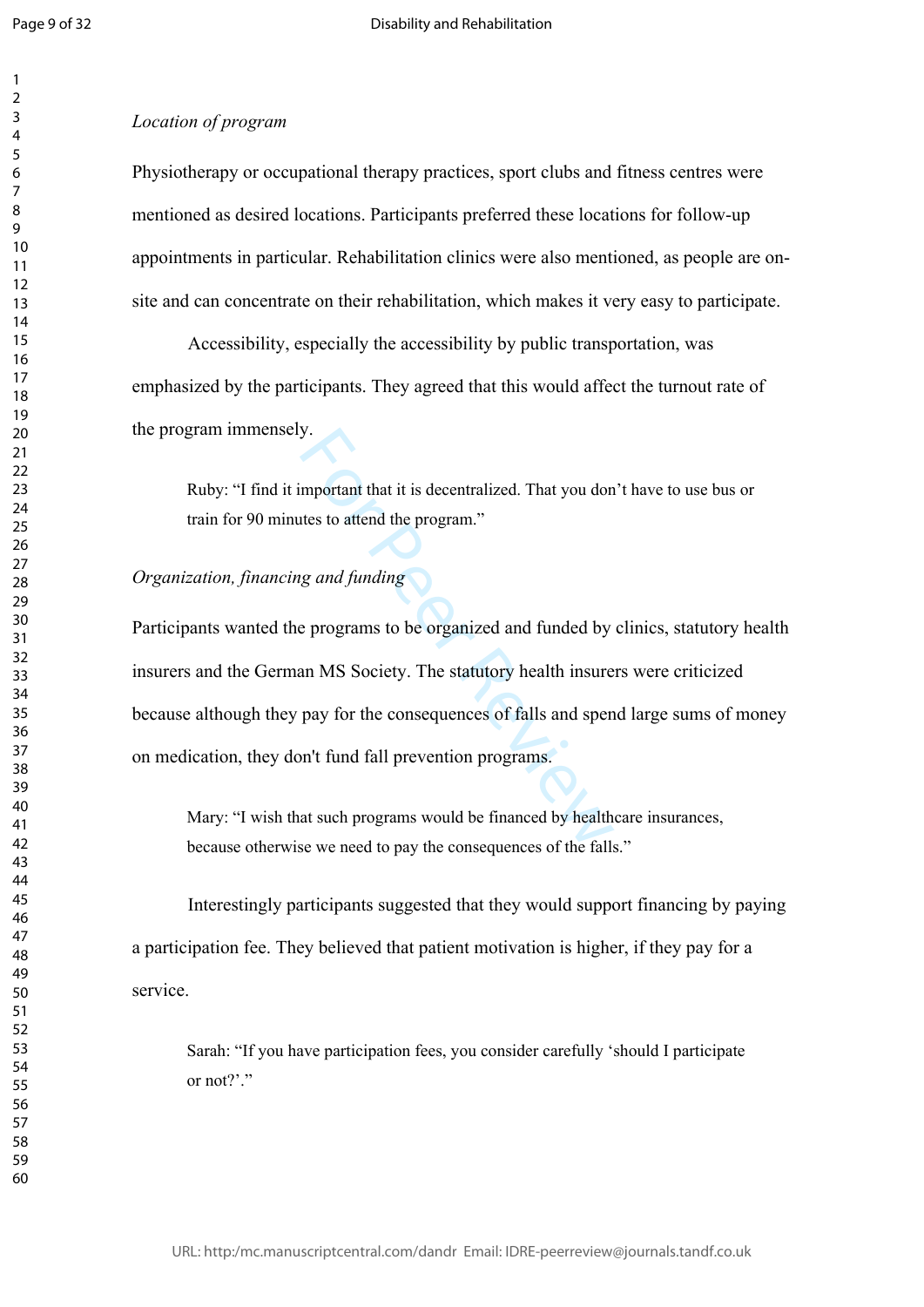Another suggestion was that the statutory health insurance reimburses all costs, if participants took part in all meetings. It was believed that this would increase turnout rate, too.

During the discussion of financing and funding, the issue of healthcare facilities needing to increase their awareness of fall prevention was raised. Participants explained that they received little support and guidance from healthcare professionals. Participants in both groups spoke of a neglect of the topic and complained that they were not advised how to prevent themselves from falling in consultations.

Patricia: "Not even in rehabilitation centers, has someone ever mentioned fall prevention. I know they do it, they train balance… but I can't think of, that someone ever mentioned this term."

For an in-<br>
For all the stars and the stars and the stars and the stars and the<br>
Foreign Controller and the stars are the stars and the stars and neurologists see falls as a symptomers<br>
and neurologists see falls as a symp Mary: "It was never discussed explicitly with me either. The physiotherapist [...], he addressed all my requests. I needed balance exercises, then he did it. But it didn't originate with him. [...]"

General practitioners and neurologists see falls as a symptom of MS and it appears that falls are "normal" in MS and are just to be accepted.

Clara: "The reaction to 'I fell' sounded like 'well what do you expect, you have MS'. 'Oh ok, thank you!' Everybody expects us to fall." Mary: "Falling is just a symptom of MS. It belongs to it."

Participants agreed that falls must be discussed, addressed and included in medical check-up questionnaires.

"Mary: It would be very important, that it be included in a check-up, just as they ask if you have visual disturbances, or bladder problems, the same way you could address this topic."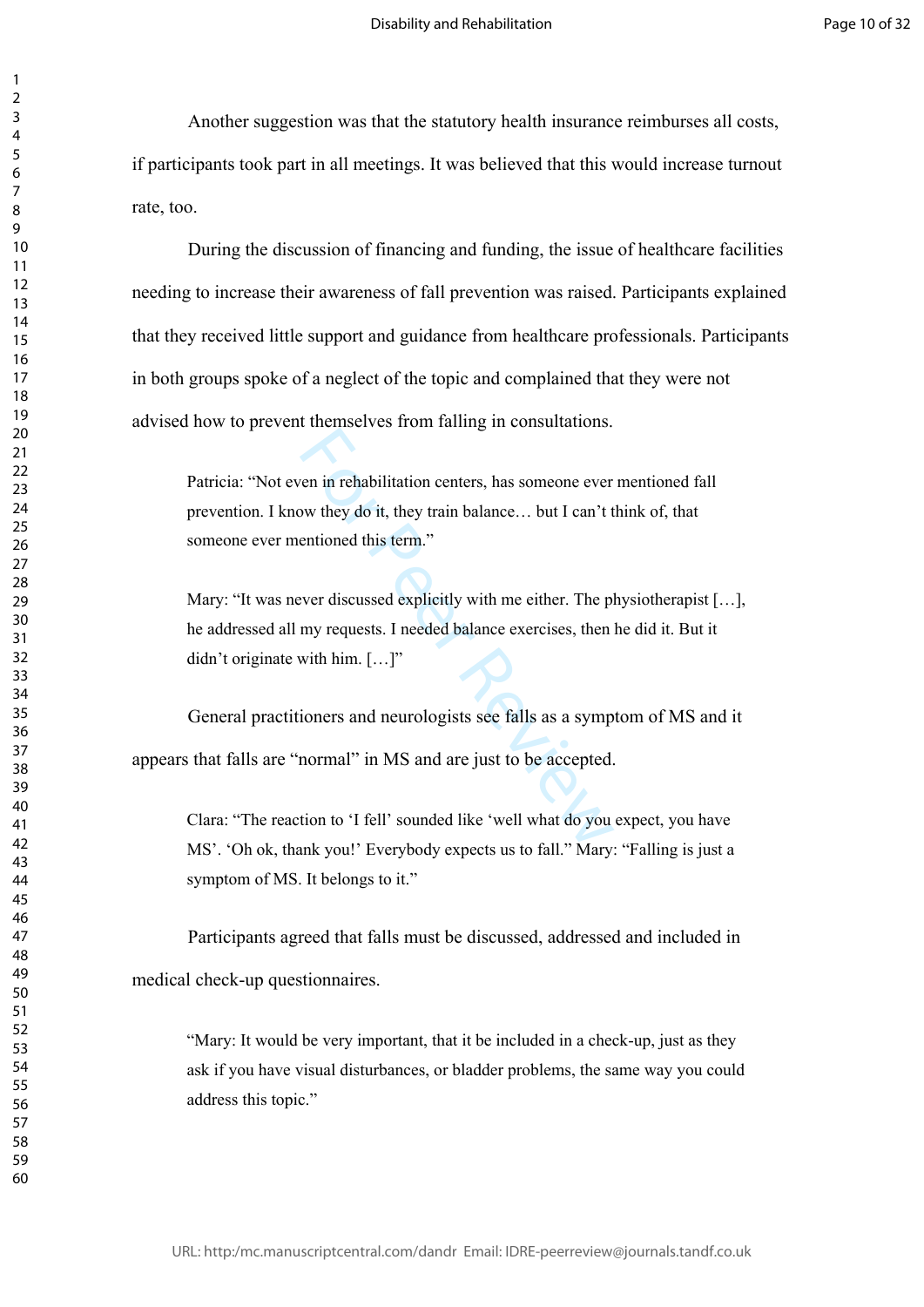$\mathbf{1}$  $\overline{2}$  $\overline{3}$  $\overline{4}$  $\overline{7}$ 

#### *Potential Instructors*

Physiotherapists, occupational therapists, judo trainers and psychologist were mentioned as possible instructors. Participants also like two disciplines leading together. Participants were disinclined to accept laymen as instructors for two reasons:

(1) The instructor needs to be an expert and be competent. They can modify exercises for more impaired people and can better understand the influence of comorbidities.

Kate: "In my exercise group we have people that are not able to do the drill and then they get alternative drills."

Clara: "And if you have a participant with another diagnosis, let's say MS and 'blabla' or with another symptom the person won't know, so we need competence!"

ercise group we have people that are not able t<br>ernative drills."<br>ou have a participant with another diagnosis, la<br>another symptom the person won't know, so w<br>another symptom the person won't know, so w<br>a<br>field provided an (2) Assuming each fall prevention group would need one instructor, using people with MS would require at least two people as cover in case their symptoms hindered their attendance. The second group especially emphasized that people with MS would be unreliable program leaders.

Laymen were acceptable as instructors for those who want to continue the program after the intervention (follow-up).

During this discussion, the participants also explained that they expect more expertise from physiotherapists and occupational therapists. A problem with inadequate consultation concerning mobility aids and home environment modifications were mentioned in the focus groups.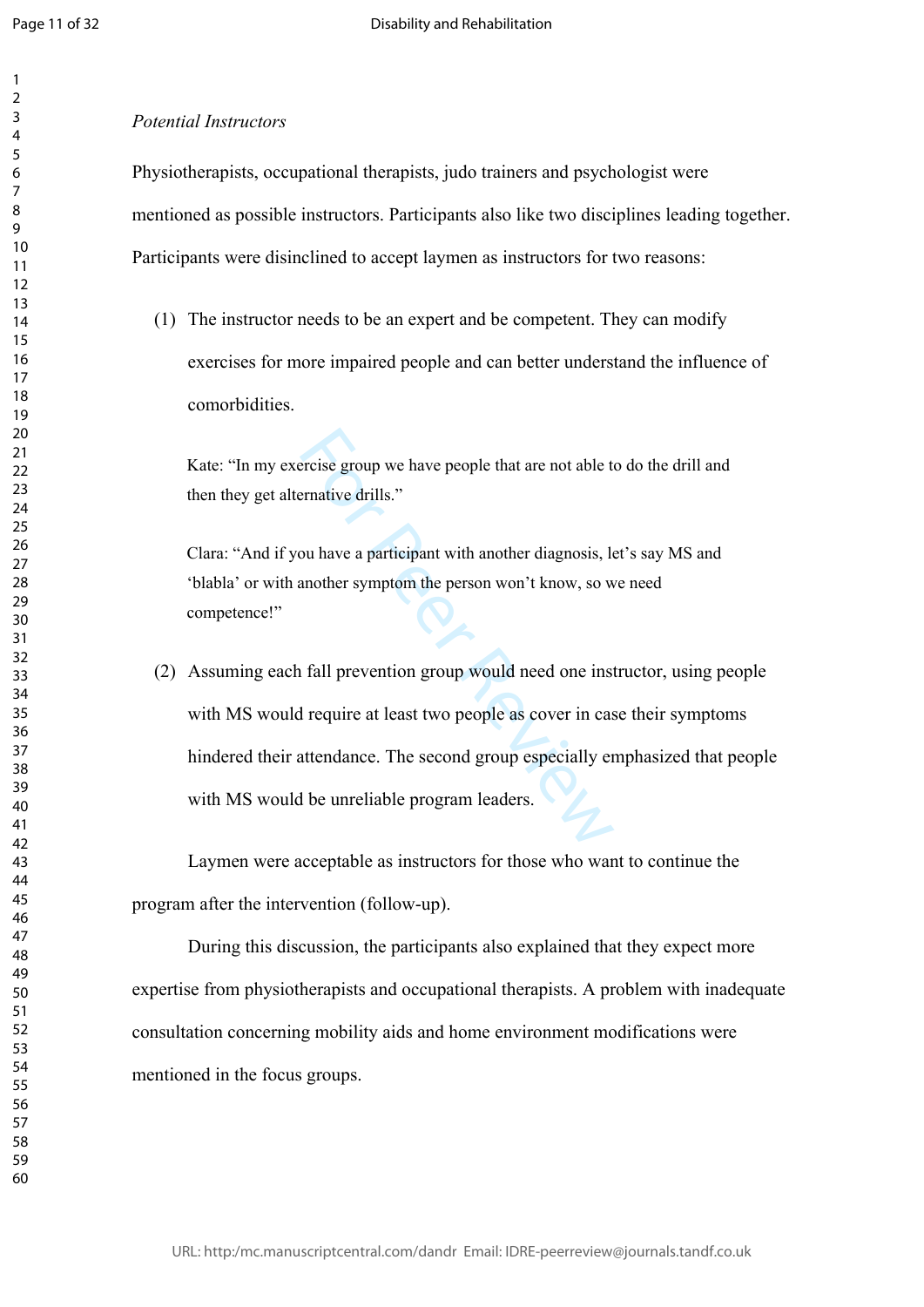"Ruby: Mobility aids can give you security, but if they don't fit, they can also make pain and disturb you more. It would be good, if the supply of aids improves, there is room for improvement."

## *Theory vs. practice*

The first focus group would prefer an appreciably higher practical content. The reason was that falling is a practical subject which requires physical training. This group found physical strategies to prevent falls to be more important than non-physical interventions. Practicing how to fall safely or how to use mobility aids, especially requires practical guidance.

Yet, this group agreed that each meeting could have a thematic emphasis and that short impulse talks could initiate the practice sessions. This group emphasized that the theory must be fun and interactive. Dry, long talks were rejected.

TU-S The second group supported a 50-50-distribution of theory and practice. It was discussed that relevant topics (such as visual impairments and falling) would have added value.

#### *Group vs. 1-on-1 therapy*

All participants agreed that the program should be executed with a group, because:

- Peers give each other tips; exchanging and sharing information was mentioned many times.
- Peers learn from each other how to cope with the exercises.
- It is motivating Ruby: "It disciplines me, motivates me to get up from the couch."

Some participants recommended that 1-to-1 therapy (e.g. physiotherapy) could be done additionally or as follow-up, but not as the main program.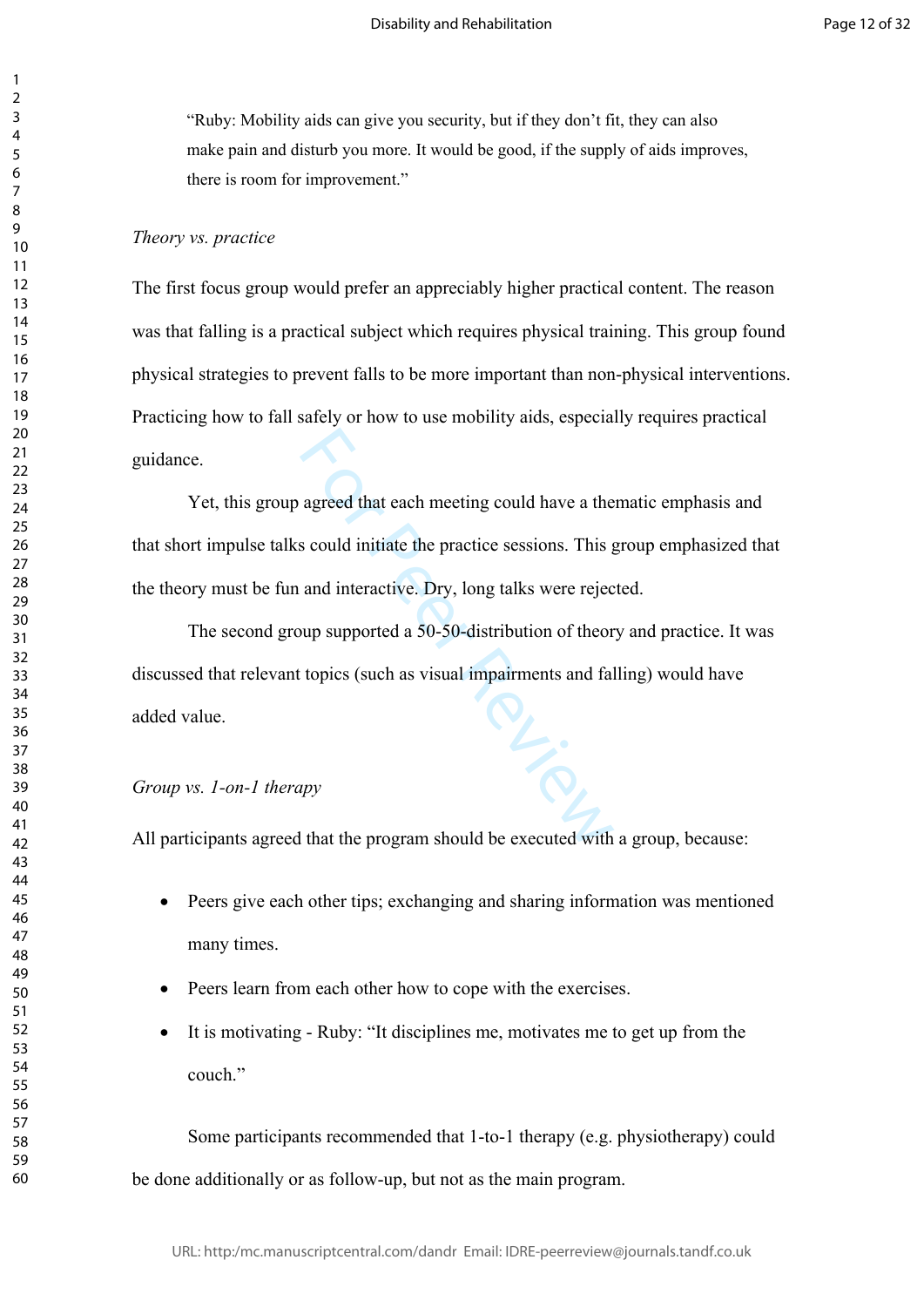$\mathbf{1}$  $\overline{2}$  $\overline{3}$  $\overline{4}$  $\overline{7}$  $\mathsf{Q}$ 

#### *Online vs. personal*

All of the participants were strictly against online interventions. Their arguments were:

 An instructor that can help physically is necessary in order to practice falling and getting up. In general, with an online program there would be no correction, tips and guidance from an instructor.

Clara: "I want to be on the mat. I want someone to tell me 'fall like this, hold on like this'. That doesn't work online. We don't just want talks, we want to work practically."

- There would be no interaction with peers, no group energy.
- Participants won't exercise by themselves, as they could fall and get injured at home; at home they lack the exercise equipment.
- e no interaction with peers, no group energen't exercise by themselves, as they could they lack the exercise equipment.<br>
make excuses (e.g. too tired, too boring) are lead to bow.<br>
the low.<br>
For Postponing everything and a People would make excuses (e.g. too tired, too boring) and adherence to the program would be low.

Ruby: "At home, I keep postponing everything and at the end of the year I look back and think 'you made it 3 times'."

As mentioned before, participants rejected a high proportion of theory. Online interventions were deemed appropriate for theory (e.g. talks) but not for practice. Online interventions were only found acceptable for follow-up or under unusual circumstances (Kate: "If you can't access the gym or if you are depressed").

## *Mixed groups vs. MS groups*

The first group preferred an MS group. Some participants wanted specific MS groups, as they could connect better with equally affected people.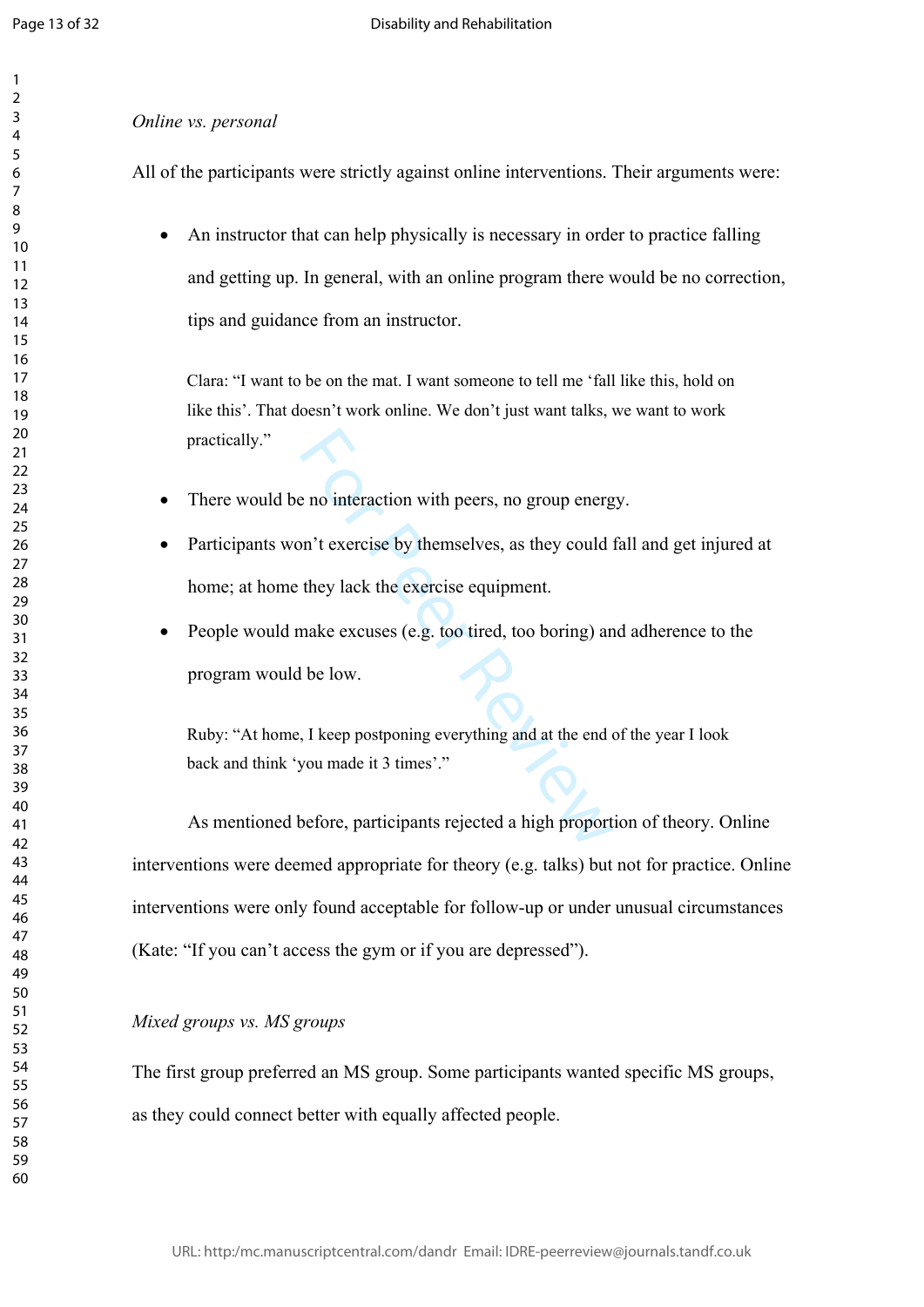Mary: "[...] what's so special about MS, is that it hits us out of the blue, suddenly our legs give away, you don't expect it. […], because you don't experience these sudden falls otherwise. The patient with hemiplegia also falls, but differently."

One participant experienced both – a mixed neurological group and MS group in a rehabilitation clinic. She found the MS group better and more effective than the mixed group.

The second group preferred a mixed group for two reasons:

- (1) One participant emphasized that mixed groups would give them the chance to work with other people that have other problems.
- (2) Mixed groups would prevent a self-help group atmosphere with negative effects ("pitying themselves instead of practicing").

# *(2) Views and opinions of people with MS regarding the content of a fall prevention program*

*Interventions to decrease falls-associated impairments*

Freephasized that hixed groups would give<br>the proper contract a self-help group atmospher<br>selves instead of practicing").<br>**ns of people with MS regarding the contentions**<br>as the proper with MS regarding the content<br>as the The participants named several impairments that caused their falls (Table 4). Participants in both groups believed that those impairments need to be improved to prevent falls. Improving balance and leg strength was repeatedly mentioned.

[Table 4 near here]

#### *Interventions to improve attentiveness*

Participants mentioned repeatedly how important it is to be careful and to pay attention and concentrate during activities. They must regulate their pace and look ahead, recognize fall or trip hazards and plan their activities. They emphasized that these strategies are important during risky activities and environments (Table 4). The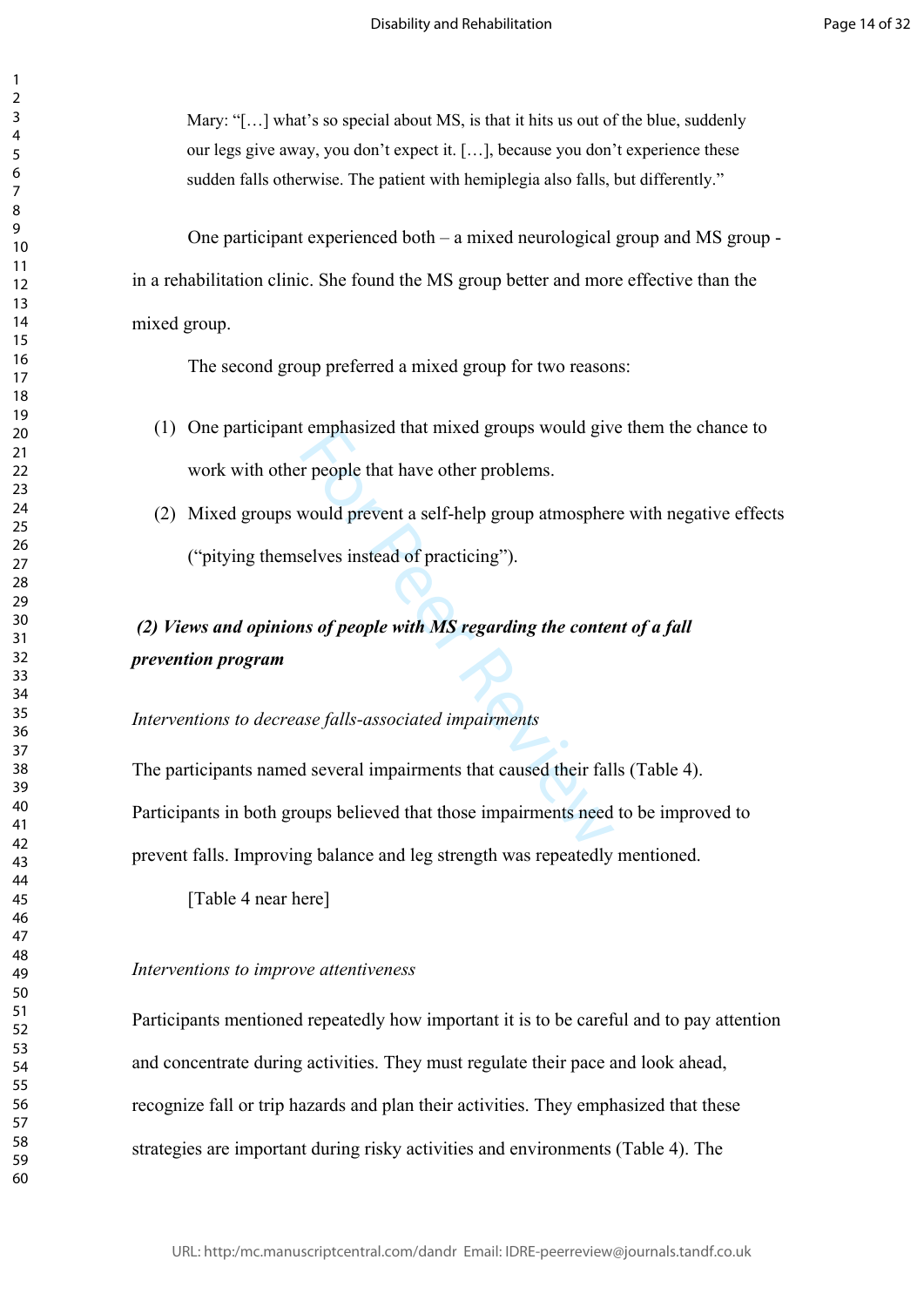$\mathbf{1}$  $\overline{2}$  $\overline{3}$  $\overline{4}$  $\overline{7}$ 

opinions about whether awareness and attentiveness should be practiced differed among participants.

Sarah: "I am lucky, I always know in advance, that I will fall. Therefore, I have the chance to catch myself. […] I always somehow managed to stop it. But maybe this kind of things should be practiced."

Patricia: "I walk as slowly as a snail with two sticks and I still get caught […] and fall. I [...] always look to the floor, always, I am attentive, what else can I do?"

## *Practice safe falling techniques*

continuous<br>
section wave of the risks of falls and applied<br>
still fell or feared falling. The participants<br>
sepected and themselves as being unprepare<br>
of preventable and thus, safe falling technic<br>
r day, I got up from my The participants were very aware of the risks of falls and applied many strategies to prevent them, but they still fell or feared falling. The participants described falls as being completely unexpected and themselves as being unprepared. All the participants agreed that falls are not preventable and thus, safe falling techniques should be practiced.

Clara: "The other day, I got up from my bed and fell. I thought that my foot numbed, no my foot didn't numb, […]. I was so shocked. […] there is no prevention for it, that your limbs fail. Unless in the future you control each step with a stick, [...], prevention is good, but you will not be able to prevent it, because you can't. That's why it is important to limit the consequences of falling."

In both groups, learning how to fall safely was the most mentioned strategy to prevent injuries and the psychological consequences of falls.

## *Additional relevant findings*

In both focus groups, there were a few topics that repeatedly arose.

## *Estimated capacity – challenge or curtail activity?*

The participants discussed avoiding specific activities (e.g. physical activity or sports)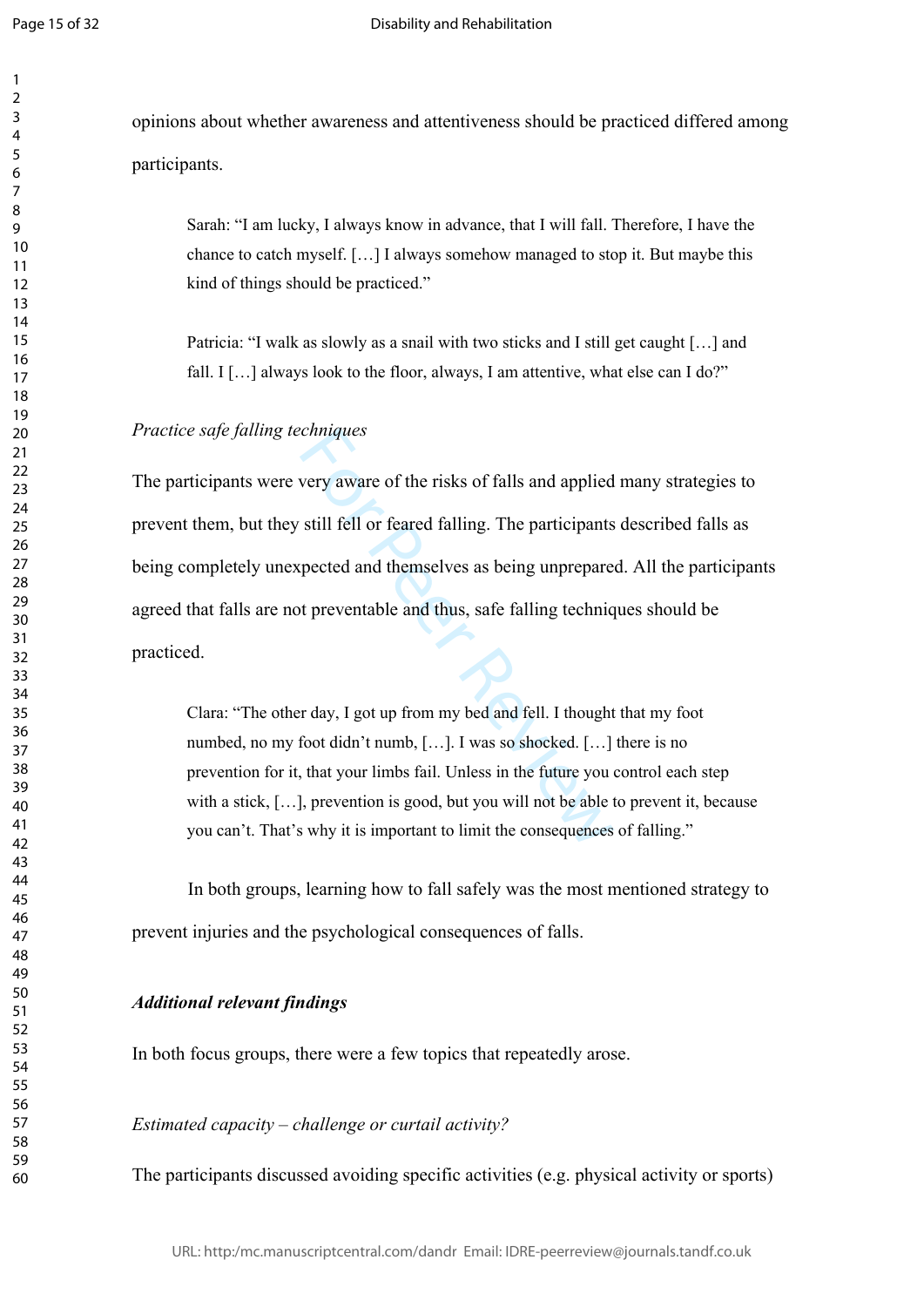to prevent falls.

Grace: "I really like biking, I fell twice. Always on the same surface, gravel! Now, I panic, […], I'd rather not bike, because I am incredibly afraid."

Participants mentioned that it is very difficult to find a middle ground between avoiding activities and challenging themselves. They understood how important it is to stay active and independent, but on the other hand, the possible consequences of falls force them to avoid specific activities.

One participant explained that knowing and accepting their capacities and not exceeding it, remains an important strategy to prevent falls. Newly diagnosed participants in particular had problems with this aspect.

## *Psychological consequences of falls*

t explained that knowing and accepting the<br>an important strategy to prevent falls. New<br>ar had problems with this aspect.<br><br>vences of falls<br>y mentioned their injuries and the psycholo<br>t, falls humiliating, embarrassing and c Participants repeatedly mentioned their injuries and the psychological and emotional effects of falls; finding falls humiliating, embarrassing and causing them to avoid social situations. They also mentioned feeling frustrated and helpless. It was emphasized that falls made them feel even more insecure and unsteady. Some participants also talked about being terrified, panicked, incredibly afraid or scared. One participant said that her zest for life, her spontaneity and safety were missing because of the risk of a fall. Falls resulting in sick leave from work were also mentioned.

### *Role of family, partners and society*

Participants mentioned that worrying partners and family is another consequence of falls, which motivates them to work on this problem. Yet, family and friends can also cause falls, if they overestimated the capacities of their family member with MS. Especially in the second group, participants discussed pressuring themselves to be quick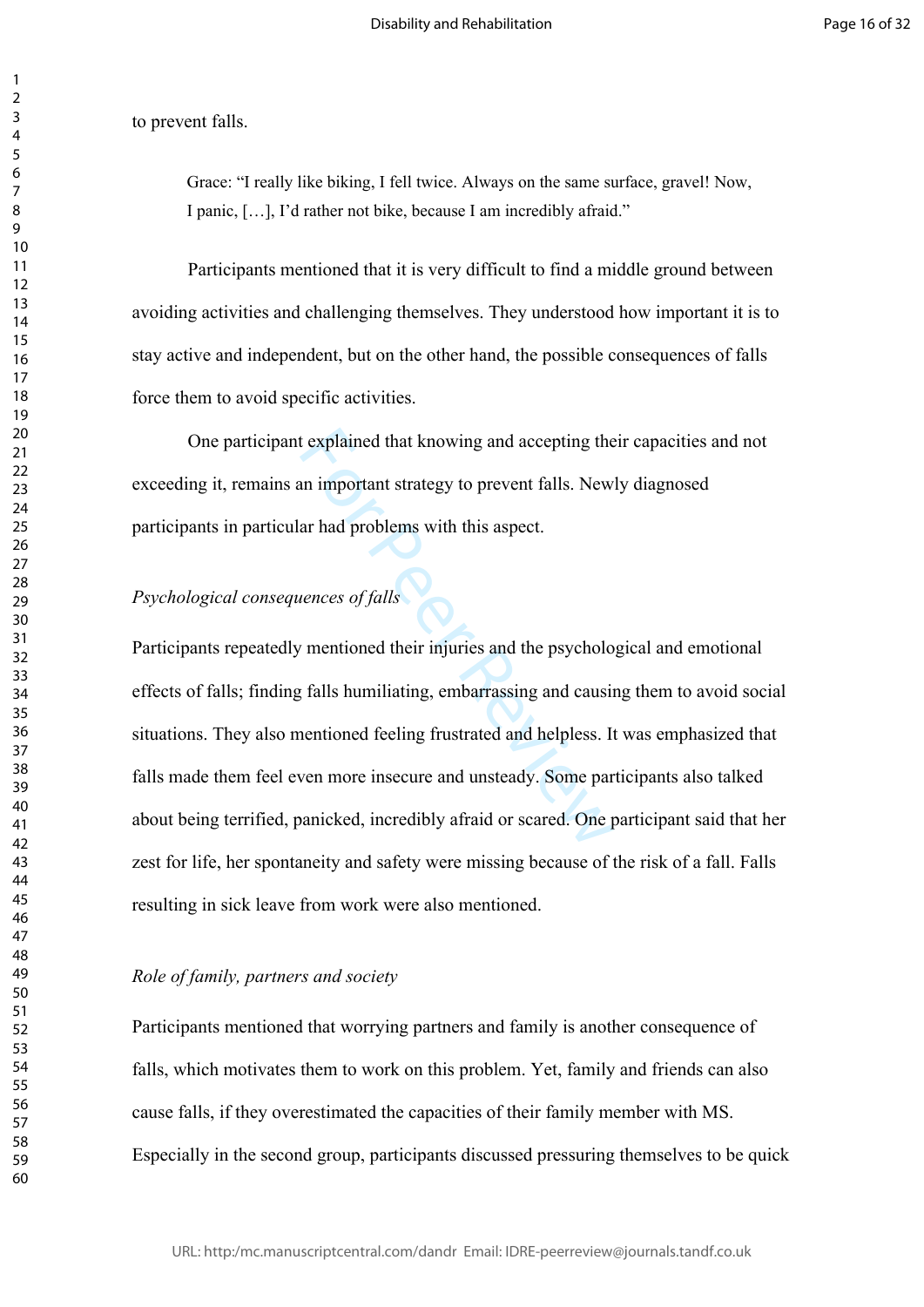$\mathbf{1}$  $\overline{2}$ 

(Paul: "You want to prove to yourself that you still can!"), which raises falls risk. This pressure can also be external, if family, friends or society in general (e.g. bus drivers or employers are mentioned) pressure people with MS to be quick. Participants described many occasions where they felt rushed by others.

Clara: "Sometimes I need more time than others and my husband looks at me and I say, 'I have MS!' and he says 'Sorry, I keep forgetting it'."

Sarah: "It is so difficult when you still work. At work, you have to be quick, it is expected, it is demanded. When you have MS, you are disadvantaged. It shouldn't be like that, but it is."

#### **Discussion**

## *Short-term programs are preferred*

Exampled. When you have MS, you are disadvant<br>it is."<br>**are preferred**<br>ssed their preference for short programs, we<br>t adherence seemed to reduce over time w<br>nust be considered that a high program voli<br>in balance outcomes [9 The participants expressed their preference for short programs, which supports previous findings that found that adherence seemed to reduce over time with longer-duration programs [9]. Yet, it must be considered that a high program volume is needed to achieve improvements in balance outcomes [9]. Maybe, fall prevention programs should rather be used as an initial impulse for change instead of aiming an actual change. Short-term programs could focus on the essential behavioral and psychological aspects of falling and introduce balance and strength exercise. Balance and strength exercises would require a continuity in follow-up to effect balance and falls outcomes.

## *At rehabilitation clinic or PT, OT practice*

Rehabilitation clinics seem to be the optimal setting for fall prevention programs. Participants are already on-site and can integrate appointments easily. The program could start in a rehabilitation clinic, introduce the balance and strength program and be continued as a follow-up intervention in physiotherapy or occupational therapy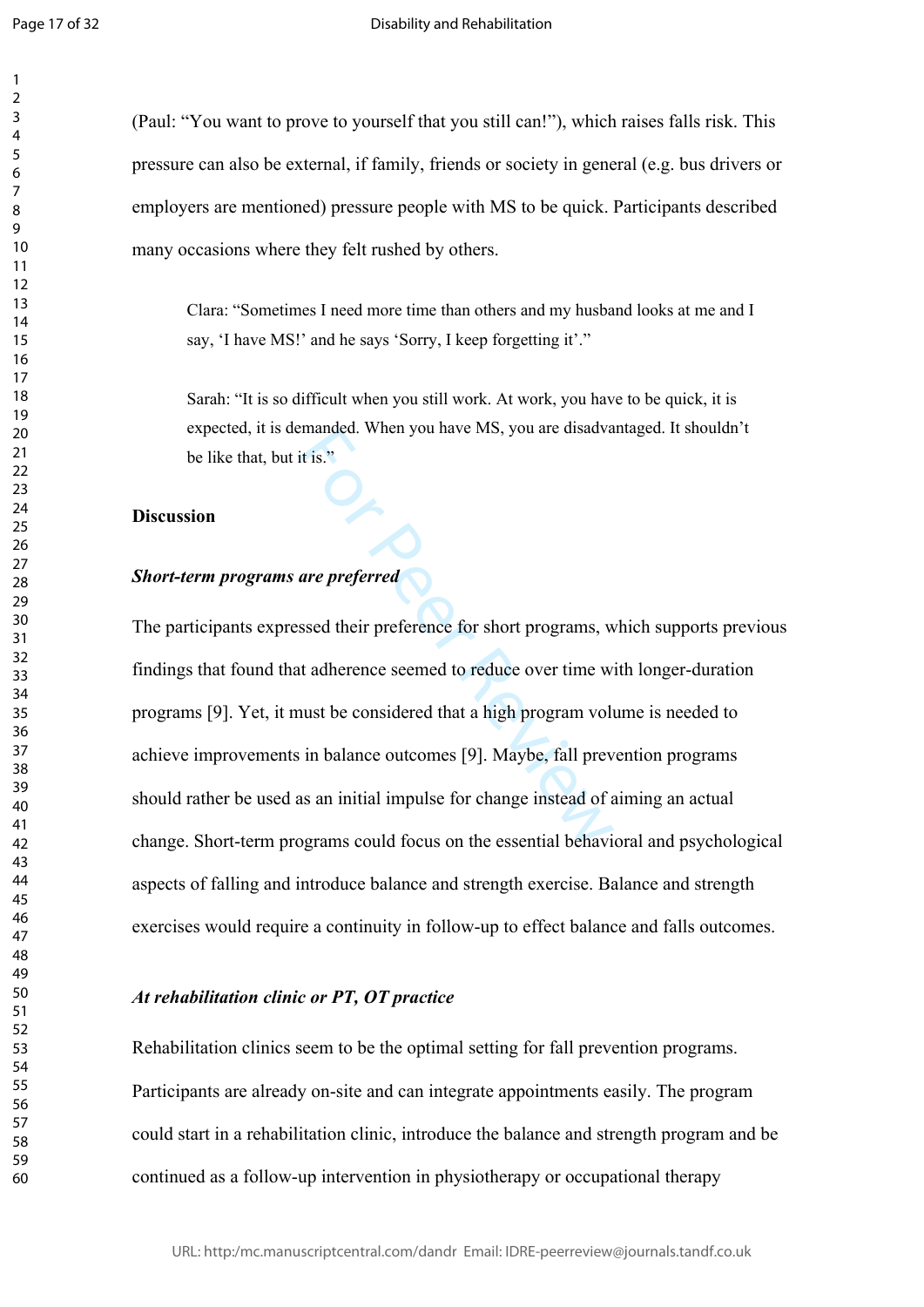practices, sport clubs or fitness centers because participants preferred exercising with professional guidance (see 'Potential instructors').

#### *Awareness must be raised among healthcare professionals!*

on fees to support financing and eventually<br>ipants who took part in every meeting. As<br>studies [10], this reward system could hav<br>ther hand, adopting this scheme might det<br>ivith poor finances or poor health would h<br>by parti As suggested by the participants, MS clinics and the MS Society should take charge in the implementation of fall prevention programs. MS clinics and MS societies could also cooperate with statutory health insurers, so the costs of the programs are covered for the participants. The participants also recommended that adherence would be increased by introducing participation fees to support financing and eventually reimbursing the program fees of participants who took part in every meeting. As high dropout rates were a problem in previous studies [10], this reward system could have a positive effect on participation. On the other hand, adopting this scheme might detrimentally affect the participation of people with poor finances or poor health would hesitate to sign up.

The perception by participants that fall prevention is neglected by healthcare professionals is consistent with the reported limited awareness, lack of guidelines and implementation of fall prevention programs in Germany [7]. It was reported before that despite the high incidence of falls, only 50% of people with MS who fell reported speaking to a healthcare professional about their falls [15]. Thus, it seems essential to include questions about falls in medical check-up questionnaires to identify fallers early in treatment and initiate a dialogue. Even more concerning was that participants believed that healthcare professionals considered falls to be an inevitable part of MS and are normal for MS.

Future research could investigate why healthcare professionals neglect fall prevention in MS. We recommend that MS researchers, MS clinics and local MS societies work together to raise awareness among healthcare professionals about fall prevention interventions.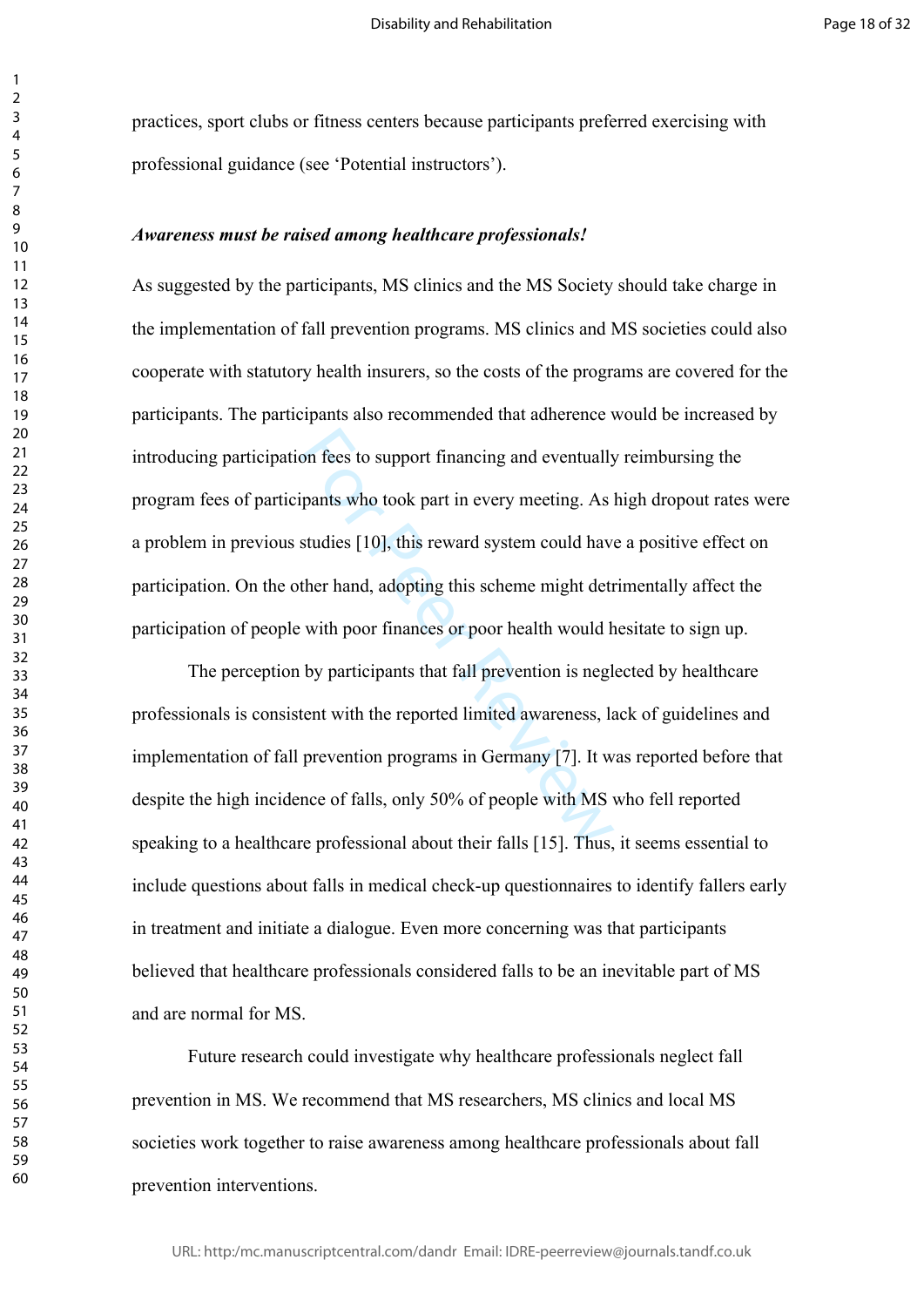$\mathbf{1}$  $\overline{2}$  $\overline{3}$  $\overline{4}$  $\overline{7}$ 

## *Healthcare professionals as instructors are preferred*

The participants stated clearly that they preferred professional guidance during the program. Thus, we recommend professionals as instructors, and laymen can be considered for follow-up interventions. In this regard, it must also be reported that the participants expect more and better consultation from physiotherapists and occupational therapists regarding mobility aids and home environment modification. In Germany, it is reported that preventive home modifications depend on the initiative of affected people and their caregivers [7]. The reasons healthcare professionals are not more proactive with fall prevention needs to be investigated in future research, because again, it is unclear why they so often neglect this topic.

## *Practical, personal and in groups*

Wers [7]. The reasons neatthcare profession<br>vention needs to be investigated in future r<br>so often neglect this topic.<br>*d in groups*<br>v clear that the program must be practical, is<br>preciated group therapy and emphasized t<br>ng Both groups were very clear that the program must be practical, in-person and in groups. Participants appreciated group therapy and emphasized the value of helping, teaching and motivating each other. Peer support was reported to be a facilitator for physical activity in people with MS [16]. The participants strictly rejected the idea of online therapy because they valued professional hands-on guidance during the exercises and the effects of group therapy.

As technology develops, more and more online interventions are introduced, and also in the field of fall prevention [17]. However, it was reported before that a webbased fall prevention program was not preferred by older people [18]. Thus, we recommend a critical investigation of the acceptability of online interventions, before time-consuming and expensive online interventions are developed and offered. Online interventions do have the advantage of overcoming access issues, which may be a problem for people with MS (see next section). It is possible that our participants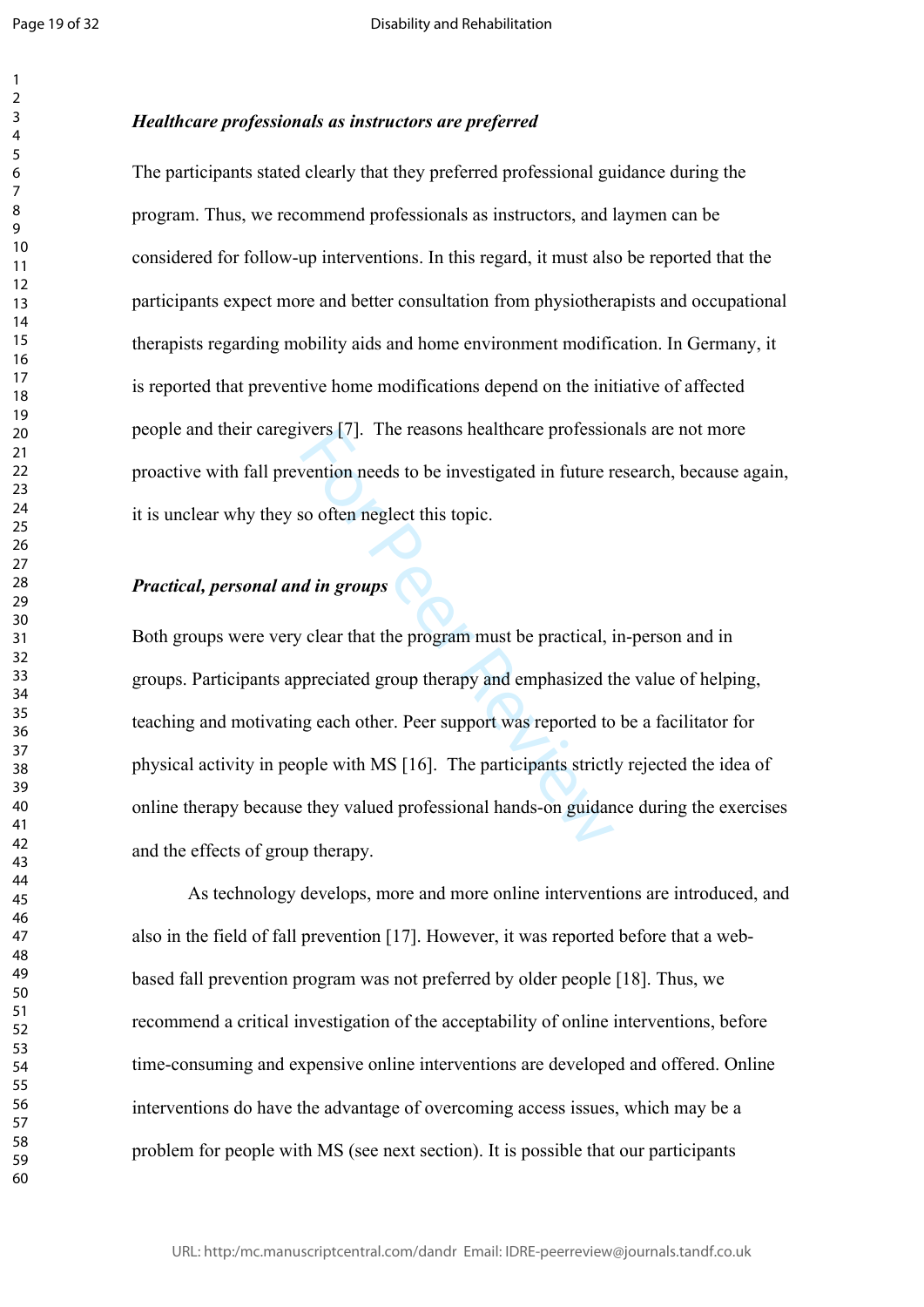strictly rejected online interventions because they all lived in a big city with a good public transportation. Thus, it is questionable whether this finding can be generalized to people who live in rural areas. Also, the median ages of the participants in our focus groups were 50 and 52, so it is unclear how younger people who might be more comfortable with utilizing technology would react to online interventions.

#### *Mixed groups or MS groups?*

wly diagnosed people with MS – were for l<br>cond group – consisting of people with MS<br>xed groups. The second group emphasized<br>fer more programs throughout the city, wh<br>othesized that newly diagnosed people wit<br>as unique and The answer to this question differed strongly between the two groups. The first group – consisting of more newly diagnosed people with MS – were for MS groups and against mixed groups. The second group – consisting of people with MS with longer disease duration – were for mixed groups. The second group emphasized that the target group must be widened to offer more programs throughout the city, which would decrease traveling time.

It could be hypothesized that newly diagnosed people with MS perceive their symptoms and disease as unique and thus prefer to be among each other. It could also be hypothesized that newly diagnosed people with MS have less problems with mobility and do not worry about access problems. As the participants were recruited by convenience sampling, the difference between the groups resulted unintentionally. This led to different answers for a few topics, which suggests that fall prevention should consider the differences of newly diagnosed people with MS and people with MS with a longer disease duration.

#### *Treat impairments associated with falls*

The participants named several impairments that caused their falls (Table 4). The participants believed that treating the impairments and improving balance and strength would reduce falls in the long-term. As current fall prevention interventions are mostly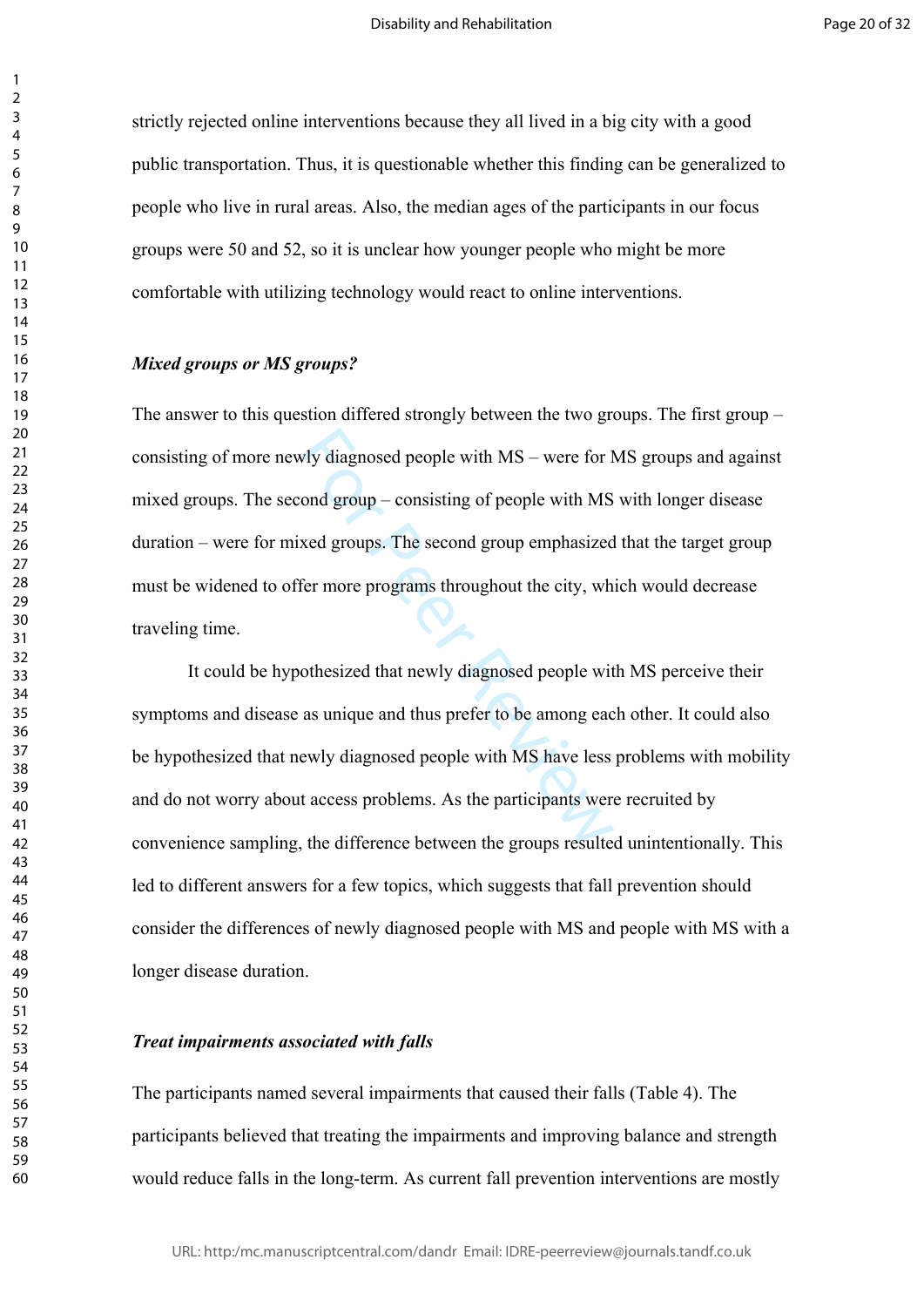$\mathbf{1}$  $\overline{2}$  $\overline{3}$  $\overline{4}$  $\overline{7}$ 

#### Disability and Rehabilitation

based on strength, endurance and balance training [9], there is a match between participants' preferences and clinicians' opinions.

Interpretent of falls risk, whereas the use of the predictor of falls risk, whereas the use of diated with increased fall risk [21]. We record causation of dizziness in people with MS in people with MS.<br>Sons to improve att Balance impairment and muscle weakness [15], spasticity and low endurance [19] have been mentioned before as falls-associated factors. It was reported previously that People with MS attributed their falls to balance and lower extremity malfunction [20], which was also confirmed by our data. The impairment "dizziness" was not mentioned in previous research. Dizziness can be attributed to vestibular dysfunction or to side-effects of medication. A research group concluded that vestibular dysfunction may not be a significant predictor of falls risk, whereas the use of prescribed medications was associated with increased fall risk [21]. We recommend investigation into the prevalence and causation of dizziness in people with MS and eventually its association with falls in people with MS.

#### *What about interventions to improve attentiveness?*

Our findings concerning falls attributions of people with MS regarding risky activities and risky environmental factors (Table 4) strongly agree with other data from surveys and interviews [20,22]. In this context, the participants stressed the importance of being attentive, looking ahead, planning activities and recognizing fall or trip hazards. The relevance of these strategies to prevent falls were also described in previous qualitative studies [22,23]. We are unsure whether interventions to improve attentiveness should be included in fall prevention programs. All our participants expressed that they are applying those strategies already and all were aware of the importance of these strategies. As our participants seemed to be confident in managing falls, we recommend – just like our colleagues [23] - future research should focus on participants who are less aware of their ability to manage falls or lack the confidence in their ability to manage falls. This would clarify whether interventions to improve attentiveness need to be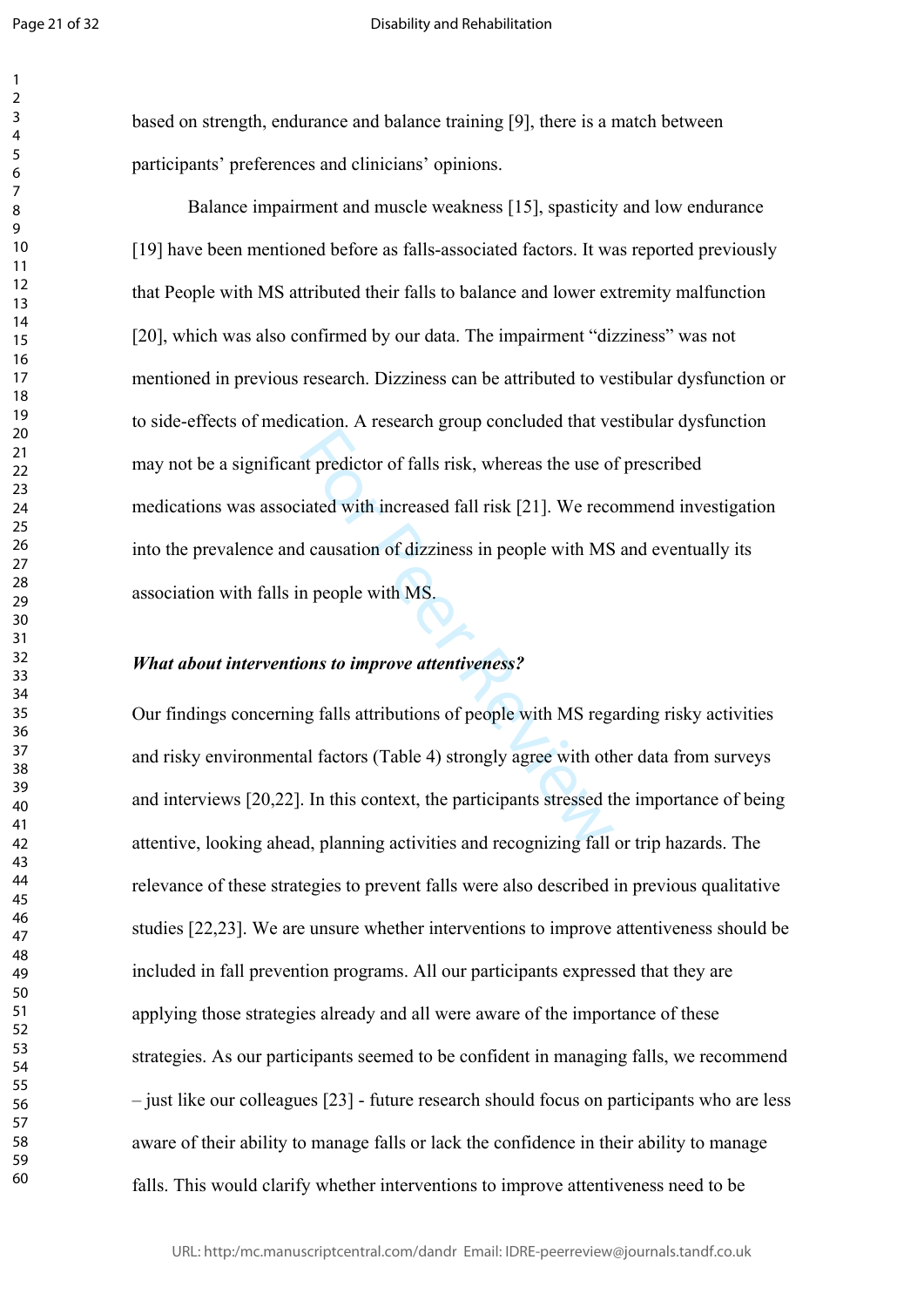considered in fall prevention programs.

## *Fear of falling and falling techniques*

ext that the aforementioned negative emotions<br>formal and these participants were also concerned studies, and these participants were also concerned<br>plder people with MS and fear of falling w<br>show that fear of falling is al The participants described their fall experience with extremely negative words such as humiliating, embarrassing, frustrating, feeling helpless, making them insecure and unsteady, terrifying, panicking and scaring. Those words show that falls affect the psychology of people with MS. In particular, descriptions such as panic, being afraid and scared show that fear of falling is very relevant in people with MS [4]. We have to emphasize in this context that the aforementioned negative emotions were mentioned mostly by the non-fallers in our study. The latter referenced study included people with MS without fall histories, and these participants were also concerned about falling [4]. This study was about older people with MS and fear of falling was limited to a single item, yet, our findings show that fear of falling is also relevant in people with MS who are considered non-fallers.

The most repeated keyword in this study was "falling techniques". It was surprising that the participants wished being exposed to something they associated with panic, fear and humiliation. Yet, this view complies with the idea of exposure therapy [24]. The participants explained this wish by repeating that they already apply many strategies to prevent falls, but still fall, which would confirm the conclusion of a previous study [25]. They also emphasized that falls are not preventable in MS and thus, they must learn to fall right to prevent serious injuries and to decrease fear of falling. This is a common practice in sports such as martial arts or inline skating, and many participants referred to these sports.

There was a pilot study that looked at the effect of exposure therapy on fear of falling and activity avoidance in older people [26]. The pilot study had promising results, although the participants were not exposed to falls directly, but to feared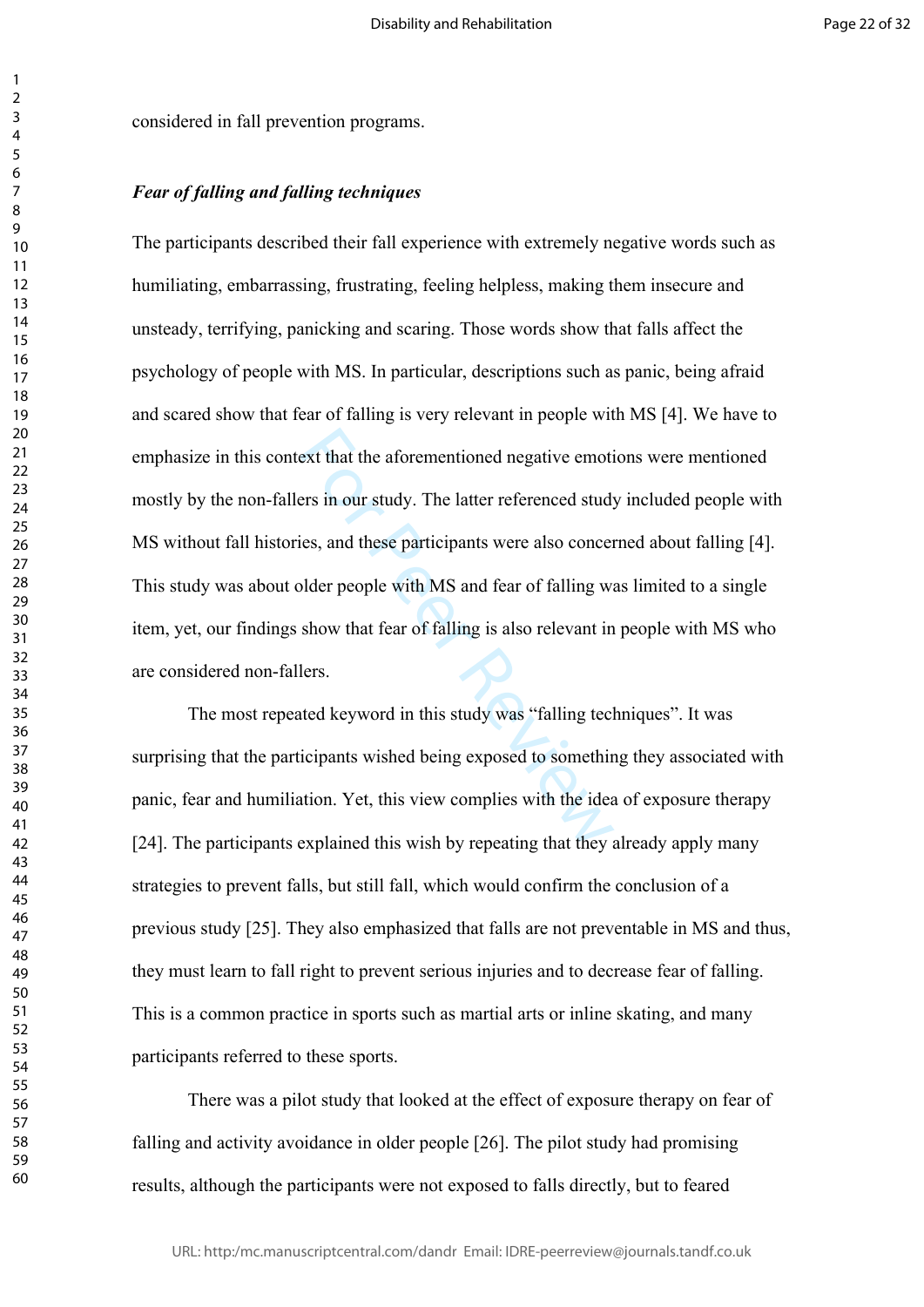$\mathbf{1}$  $\overline{2}$  $\overline{3}$  $\overline{4}$  $\overline{7}$ 

activities. Thus, we recommend that intervention studies should integrate falling techniques in their programs and investigate the effect it has on fear of falling and fall injuries.

#### *Estimated capacity – challenge or curtail activity?*

ature research: (1) The inability to gauge o<br>ailment and more fall risks and (2) in parti<br>gling with knowing and accepting their lim<br>ch between fear of falling and activity curta<br>sis that the not knowing or accepting of ca Peterson et al. mentioned that knowing and especially accepting one's own limited capacity is a key competence in managing fall risk [23]. Our participants repeatedly raised this issue in both focus groups. In connection with this, there are two matters that could be explored in future research: (1) The inability to gauge one's competence leading to activity curtailment and more fall risks and (2) in particular, newly diagnosed people with MS struggling with knowing and accepting their limited capacity. There is a connection in research between fear of falling and activity curtailment [4]. However, the additional hypothesis that the not knowing or accepting of capacity is also associated with activity curtailment or higher fall risk has not yet been reported. Future research that investigates this association is needed. Addressing activity avoidance and lack of perceived ability was identified as a facilitator to participation in fall prevention programs in older people [27]. Further research in this regard, will not just add value to fall prevention research in MS, but also to physical activity research in MS.

#### *Role of family, partners and society*

The participants gave many examples where family members, friends, bus drivers, employers or co-workers pressured or rushed them, which led to exceeding capacity and increased risk of falling. We recommend that family members are included in programs and learn to know and accept their partner's capacity. Family members could also learn to look ahead and recognize trip and fall hazards. A previous survey concluded that almost one-half of their participants would not want their spouse/caregiver to attend a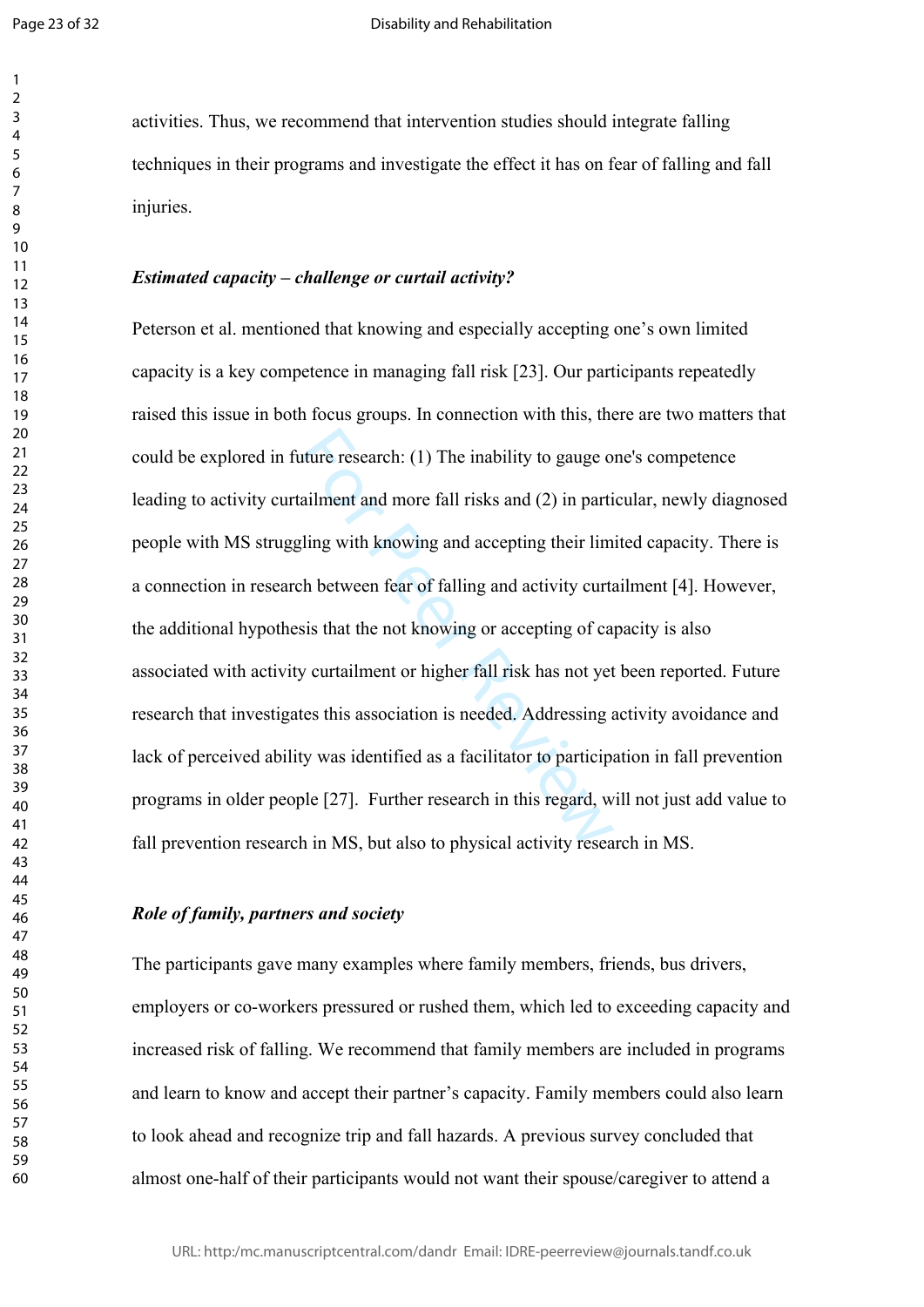fall prevention program with them [28]. As this information is from an abstract, it is unknown in which context this question was asked and why so many participants declined this chance. But if people with MS did not want their family members to be included, a separate program for family members should be considered in future research. Raising disability awareness among bus drivers, employers and co-workers should also be considered (e.g. via informational campaigns).

#### **Study limitations**

bling lead to a few limitations. The sample<br>tative study that collects the opinion of me<br>ully because men may fall more than wome<br>peaking time, which is a potential limitatio<br>to moderator did not have to intervene much<br>al. The convenience sampling lead to a few limitations. The sample consisted mainly of women (n=8). A qualitative study that collects the opinion of men would be recommended, especially because men may fall more than women [19]. A few participants had less speaking time, which is a potential limitation of a focus group. An advantage was that the moderator did not have to intervene much and thus, the bias of moderator was minimal. Also, the first author is a physiotherapist with expertise in fall prevention, and the participants were aware of this. This bias is unavoidable and could have influenced the questions of the moderator and the answers of the participants. The advantage is that the moderator was sensitive to the topic and guided the discussion with relevant questions.

The data generation and analysis had a few limitations. The transcripts were translated immediately for analysis, which could have resulted in loss of meaning and thus loss of the validity [29]. Also, the transcripts were translated by only the first author without support of a professional translator. Translations should be undertaken with the support of a professional translator to maintain trustworthiness [29]. The content was coded by only one coder. Two or more coders throughout the whole coding process are recommended [14]. The first author tried to minimize this limitation by taking long breaks between the recoding. Also, the categorization and interpretations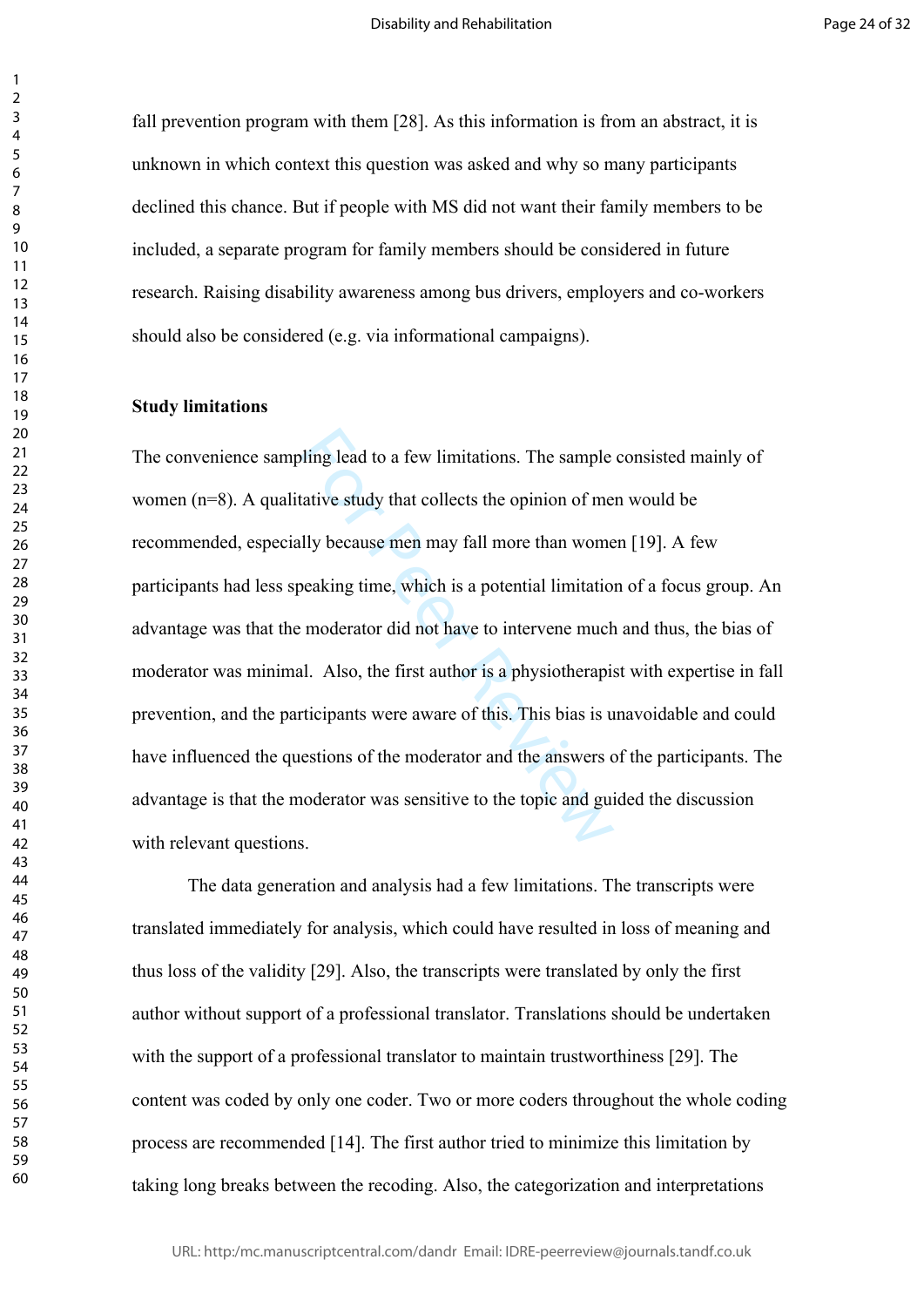$\mathbf{1}$  $\overline{2}$  $\overline{3}$  $\overline{4}$  $\overline{7}$ 

#### Disability and Rehabilitation

phase would ideally been done by triangulation (comparing the interpretations and implications drawn by multiple researchers on the same data and data display) [14], but this was not possible within the logistics of this study.

#### **Conclusion**

alth insurers to partially or completely finals<br>als were preferred instead of laymen as ins<br>ention needs to be raised among healthcare<br>ter consultation from physio and occupatio<br>and home modification. The sample want<br>d in People with MS prefer short-term fall prevention programs that take place in rehabilitation clinics, or physiotherapy or occupational therapy practices. The participants want the programs to be organized by MS clinics and the MS Society and expect the statutory health insurers to partially or completely finance the programs. Healthcare professionals were preferred instead of laymen as instructors and an awareness of fall prevention needs to be raised among healthcare professionals. Participants expect better consultation from physio and occupational therapists regarding mobility aid and home modification. The sample want the programs to be practical, in-person and in groups. Online interventions were strongly declined. This study concludes further that people with MS want balance and strength exercises in fall prevention programs. Interventions to improve attentiveness seemed unnecessary as all participants were confident in their ability to look ahead, plan activities and recognize trip and fall hazards. Practicing safe falling technique was the most mentioned keyword in this study, and the sample persisted in the inclusion of falling techniques in programs concerning falls. Further, family members should be involved in programs as they seem to play a role in fall prevention. Lastly, it is hypothesized that the competence of knowing and accepting capacity may be an important factor in preventing falls. Exceeding capacity seems to increase fall risk and being too worried about exceeding capacity may lead to activity curtailment, which was particularly relevant for newly diagnosed people.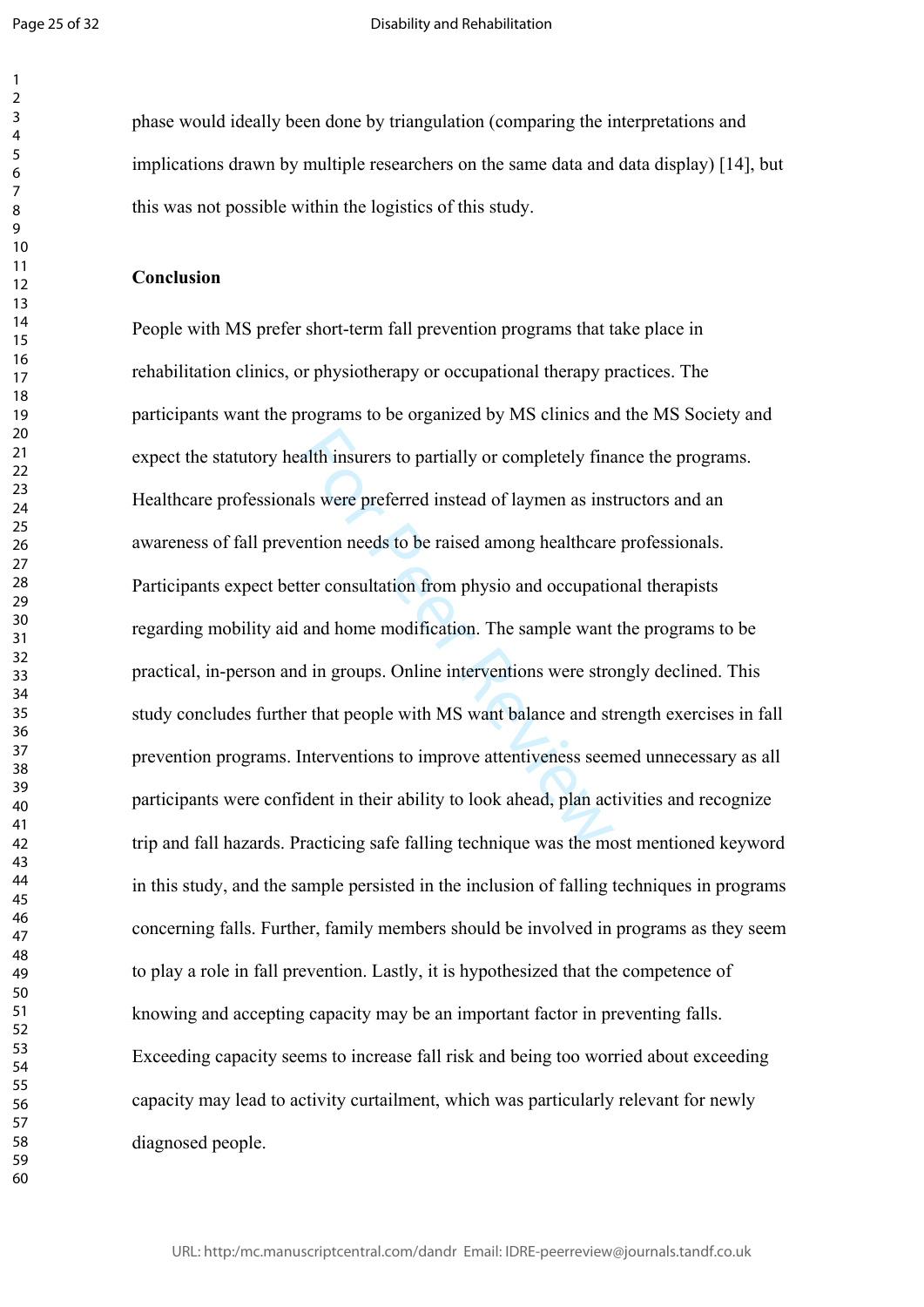## **Acknowledgements**

The authors would like to thank the German MS Society (DMSG) Hamburg for supporting us during the recruitment. We would also like to thank all the focus group participants who volunteered their time and, without whom, this work would not have been possible.

## **Disclosure statement**

The authors report no conflicts of interest.

## **References**

- 1. MSIF. Atlas of MS 2013: Mapping multiple sclerosis around the world. London, UK: Multiple Sclerosis International Federation;2013.
- 2. Gunn H, Newell P, Haas B, Marsden JF, Freeman JA. Identification of risk factors for falls in multiple sclerosis: a systematic review and meta-analysis. Phys Ther. 2013;93(4):504-513.
- 3. Nilsagard Y, Gunn H, Freeman J, et al. Falls in people with MS--an individual data meta-analysis from studies from Australia, Sweden, United Kingdom and the United States. Mult Scler. 2015;21(1):92-100.
- 4. Peterson EW, Cho CC, Finlayson ML. Fear of falling and associated activity curtailment among middle aged and older adults with multiple sclerosis. Mult Scler. 2007:13(9):1168-1175.
- Sclerosis International Federation; 2013.<br>
Il P, Haas B, Marsden JF, Freeman JA. Ide<br>
in multiple sclerosis: a systematic review<br>
3;93(4):504-513.<br>
iunn H, Freeman J, et al. Falls in people wi<br>
ysis from studies from Austr 5. Comber L, Coote S, Finlayson M, Galvin R, Quinn G, Peterson E. An exploration of fall-related, psychosocial variables in people with multiple sclerosis who have fallen. British Journal of Occupational Therapy. 2017;80(10):587-595.
- 6. Mazumder R, Lambert WE, Nguyen T, Bourdette DN, Cameron MH. Fear of Falling Is Associated with Recurrent Falls in People with Multiple Sclerosis: A Longitudinal Cohort Study. International journal of MS care. 2015;17(4):164.
- 7. Klein D, Rapp K, Kupper M, et al. A population-based intervention for the prevention of falls and fractures in home dwelling people 65 years and older in South Germany: protocol. JMIR Res Protoc. 2014;3(1):e19.
- 8. Spring B. Evidence‐based practice in clinical psychology: What it is, why it matters; what you need to know. Journal of Clinical Psychology. 2007;63(7):611-631.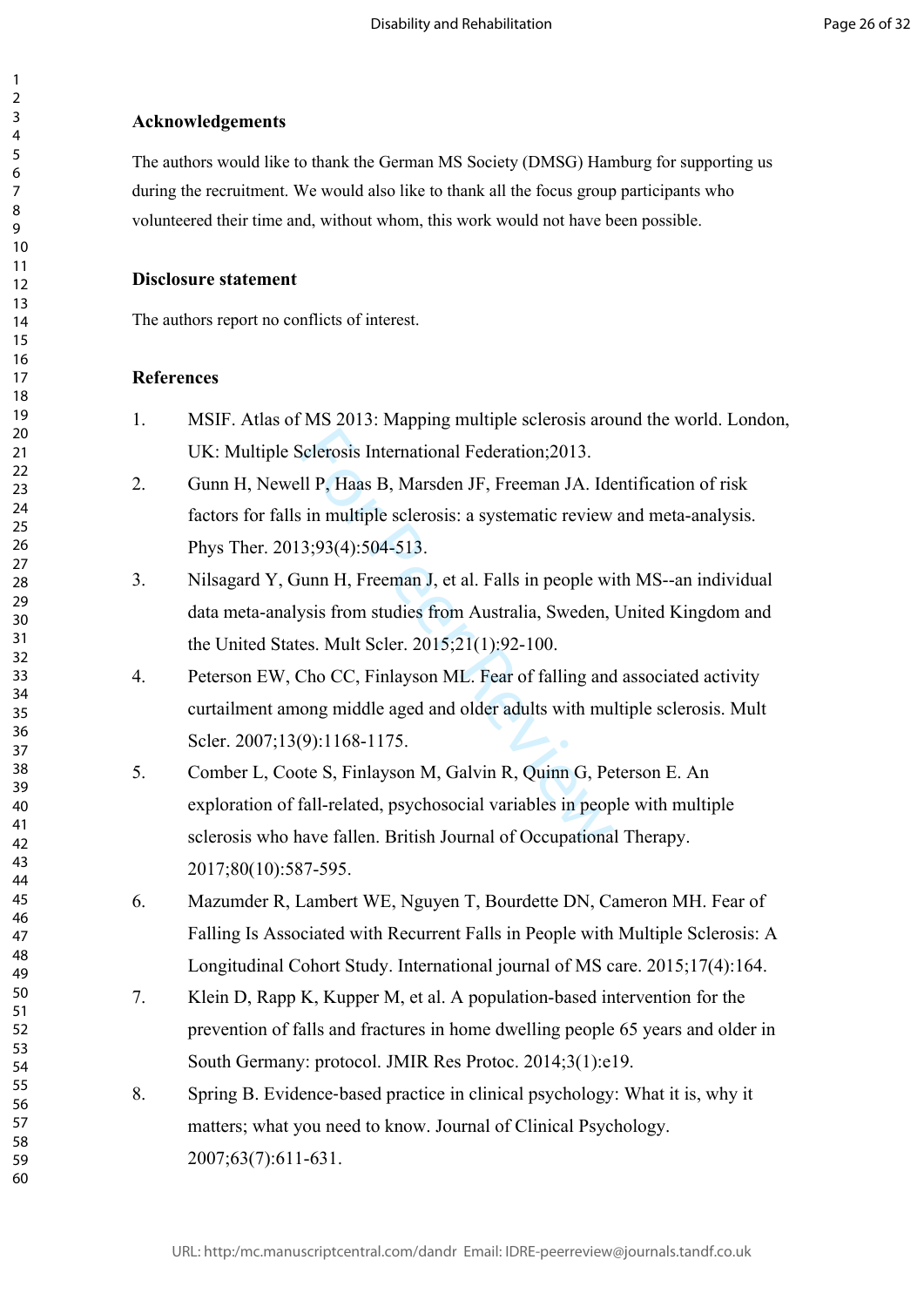$\mathbf{1}$  $\overline{2}$  $\overline{3}$  $\overline{4}$ 5 6  $\overline{7}$ 8 9

| 9.  | Gunn H, Markevics S, Haas B, Marsden J, Freeman J. Systematic Review: The         |
|-----|-----------------------------------------------------------------------------------|
|     | Effectiveness of Interventions to Reduce Falls and Improve Balance in Adults      |
|     | With Multiple Sclerosis. Archives of Physical Medicine and Rehabilitation.        |
|     | 2015;96(10):1898-1912.                                                            |
| 10. | Nilsagard Y, von Koch LK, Nilsson M, Forsberg AS. Balance exercise program        |
|     | reduced falls in people with multiple sclerosis: a single-group, pretest-posttest |
|     | trial. Archives of physical medicine and rehabilitation. 2014;95(12):2428.        |
| 11. | Barbour RS, Flick U. Doing focus groups. London: SAGE; 2007.                      |
| 12. | Silverman RM, Patterson KL. Qualitative research methods for community            |
|     | development. 1 ed. New York, NY: Routledge; 2015.                                 |
| 13. | Firth N. Effectiveness of psychologically focused group interventions for         |
|     | multiple sclerosis: A review of the experimental literature. Journal of Health    |
|     | Psychology. 2013;19(6):789-801.                                                   |
| 14. | Roller MR, Lavrakas PJ. Applied qualitative research design: a total quality      |
|     | framework approach. New York: The Guilford Press; 2015.                           |
| 15. | Matsuda PN, Shumway-Cook A, Bamer AM, Johnson SL, Amtmann D, Kraft                |
|     | GH. Falls in multiple sclerosis. Pm r. 2011;3(7):624-632; quiz 632.               |
| 16. | Learmonth YC, Motl RW. Physical activity and exercise training in multiple        |
|     | sclerosis: a review and content analysis of qualitative research identifying      |
|     | perceived determinants and consequences. Disabil Rehabil. 2016;38(13):1227-       |
|     | 1242.                                                                             |
| 17. | Hong J, Kong HJ, Yoon HJ. Web-Based Telepresence Exercise Program for             |
|     | Community-Dwelling Elderly Women With a High Risk of Falling:                     |
|     | Randomized Controlled Trial. JMIR Mhealth Uhealth. 2018;6(5):e132.                |
| 18. | Dorresteijn TA, Rixt Zijlstra GA, Van Eijs YJ, Vlaeyen JW, Kempen GI. Older       |
|     | people's preferences regarding programme formats for managing concerns about      |
|     | falls. Age Ageing. 2012;41(4):474-481.                                            |
| 19. | Nilsagard Y, Lundholm C, Denison E, Gunnarsson LG, Mälardalens h,                 |
|     | Akademin för hälsa vov. Predicting accidental falls in people with multiple       |
|     | sclerosis — a longitudinal study. Clinical Rehabilitation. 2009;23(3):259-269.    |
| 20. | Peterson EW, Ben Ari E, Asano M, Finlayson ML. Fall Attributions Among            |
|     | Middle-Aged and Older Adults With Multiple Sclerosis. Archives of Physical        |
|     | Medicine and Rehabilitation. 2013;94(5):890-895.                                  |
|     |                                                                                   |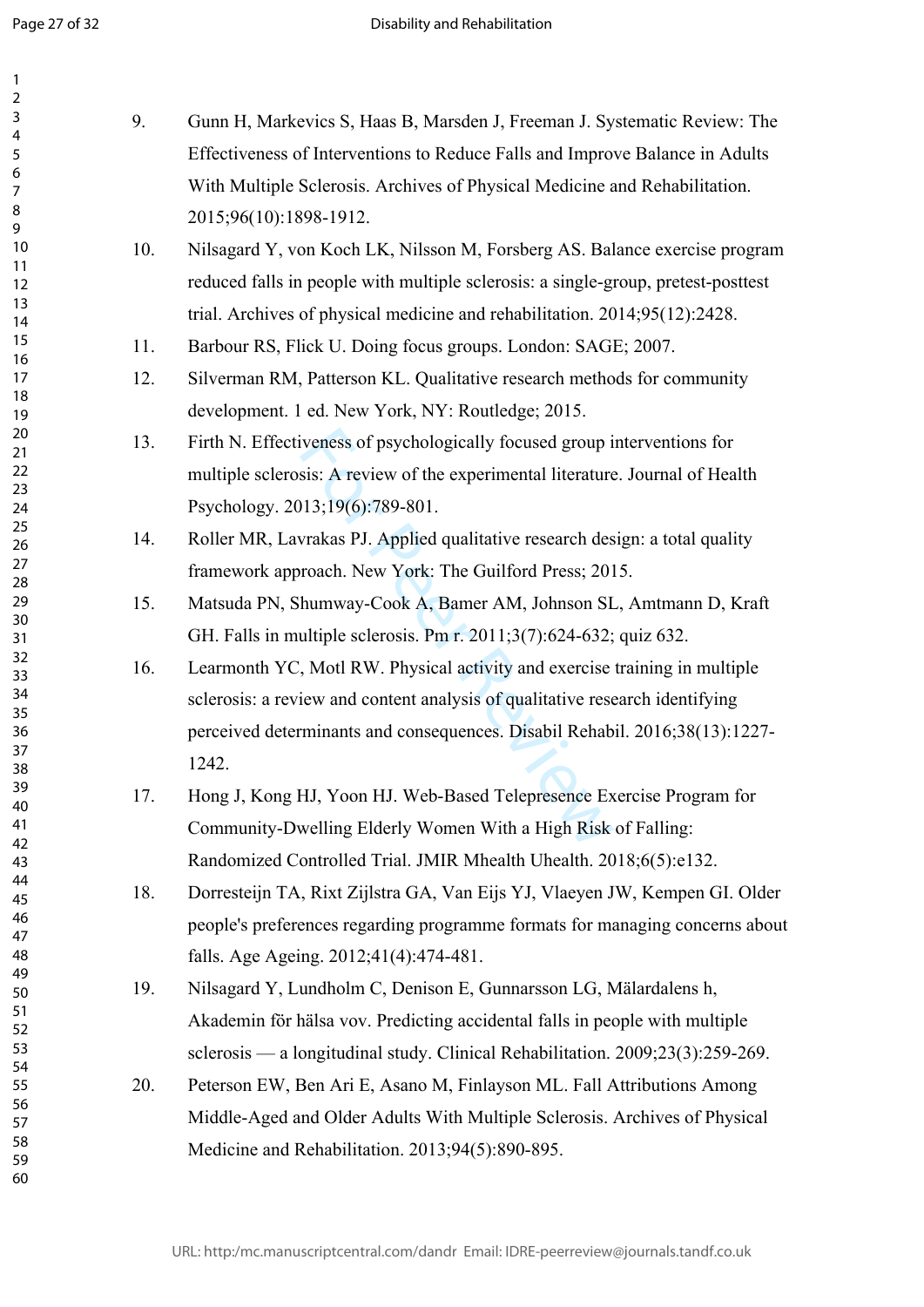| 21. | Gunn H, Creanor S, Haas B, Marsden J, Freeman J. Risk factors for falls in         |
|-----|------------------------------------------------------------------------------------|
|     | multiple sclerosis: an observational study. Multiple Sclerosis Journal.            |
|     | 2013;19(14):1913-1922.                                                             |
| 22. | Nilsagard Y, Denison E, Gunnarsson LG, Bostrom K. Factors perceived as             |
|     | being related to accidental falls by persons with multiple sclerosis. Disabil      |
|     | Rehabil. 2009;31(16):1301-1310.                                                    |
| 23. | Peterson EW, Kielhofner G, Tham K, von Koch L. Falls Self-Efficacy among           |
|     | Adults with Multiple Sclerosis: A Phenomenological Study. OTJR: Occupation,        |
|     | Participation and Health. 2009;30(4):148-157.                                      |
| 24. | Rothbaum BO, Schwartz AC. Exposure therapy for posttraumatic stress                |
|     | disorder. Am J Psychother. 2002;56(1):59-75.                                       |
| 25. | Cameron MH, Asano M, Bourdette D, Finlayson M. People With Multiple                |
|     | Sclerosis Use Many Fall Prevention Strategies but Still Fall Frequently.           |
|     | Archives of Physical Medicine and Rehabilitation. 2013;94(8):1562-1566.            |
| 26. | Wetherell JL, Johnson K, Chang D, et al. Activity, balance, learning, and          |
|     | exposure (ABLE): a new intervention for fear of falling. Int J Geriatr Psychiatry. |
|     | 2016;31(7):791-798.                                                                |
| 27. | McInnes E, Askie L. Evidence review on older people's views and experiences        |
|     | of falls prevention strategies. Worldviews Evid Based Nurs. 2004;1(1):20-37.       |
| 28. | Comber L, Coote S, Quinn G, Galvin R. What do People with Multiple Sclerosis       |
|     | Want From Falls Prevention Interventions? Preliminary Results from Ireland.        |
|     | Archives of Physical Medicine and Rehabilitation. 2016;97(10):e99.                 |
| 29. | van Nes F, Abma T, Jonsson H, Deeg D. Language differences in qualitative          |
|     | research: is meaning lost in translation? European journal of ageing.              |
|     |                                                                                    |

2010;7(4):313-316.

|  | Table 1. Characteristics of focus group 1. |  |  |  |
|--|--------------------------------------------|--|--|--|
|--|--------------------------------------------|--|--|--|

| Pseudonym  | Clara     | Patricia    | Charles   | Joseph    | Mary       |
|------------|-----------|-------------|-----------|-----------|------------|
| <b>Sex</b> | Female    | Female      | Male      | Male      | Female     |
| Age        | 59        | 49          | 50        | 50        | 56         |
| Occupation | Self-     | Office      | Office    | Office    | Medical    |
|            | employed, | work, full- | work,     | work,     | job, full- |
|            | full-time | time        | part-time | full-time | time       |
|            |           |             | $(80\%)$  |           |            |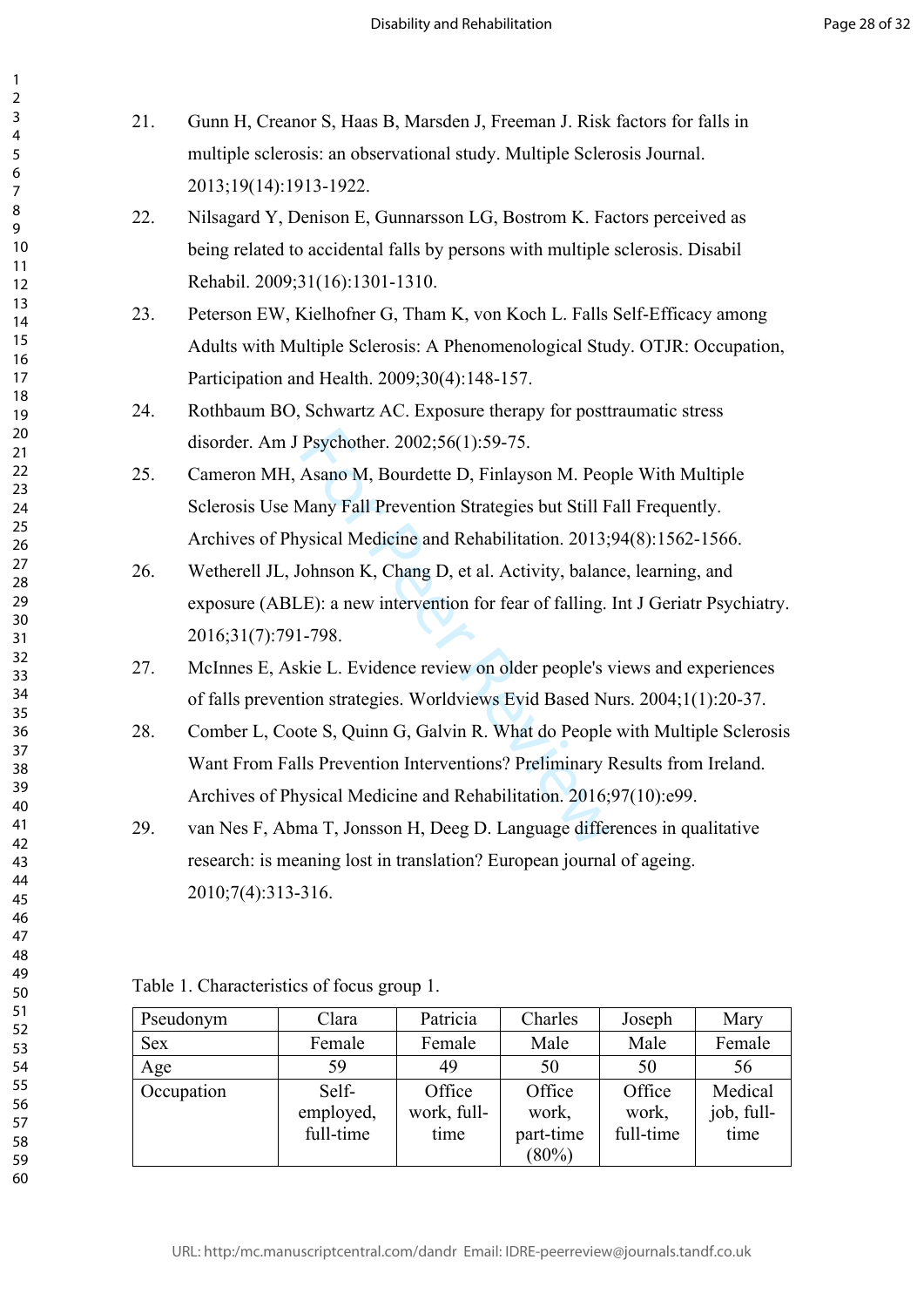$\mathbf{1}$  $\overline{2}$  $\overline{3}$  $\overline{4}$ 5 6  $\overline{7}$ 8 9

10

| Living alone?     | With partner   | Alone          | With           | Alone          | With           |
|-------------------|----------------|----------------|----------------|----------------|----------------|
|                   |                |                | partner        |                | partner        |
| MS Type           | <b>PPMS</b>    | <b>SPMS</b>    | <b>SPMS</b>    | <b>RRMS</b>    | <b>PPMS</b>    |
| Year of           | 2015           | 2007           | 1993           | 2011           | 2014           |
| Diagnosis         |                |                |                |                |                |
| Falls in previous | Yes            | N <sub>0</sub> | Yes            | N <sub>0</sub> | No             |
| 6 months?         |                |                |                |                |                |
| Mobility aid      | Walking        | Two            | Rolling        | N <sub>0</sub> | No             |
|                   | stick for long | Nordic-        | walker         | mobility       | mobility       |
|                   | distance       | Walking        |                | aid            | aid            |
|                   |                | sticks         |                |                |                |
| Disabled access   | N <sub>0</sub> | N <sub>o</sub> | Yes            | Yes            | N <sub>o</sub> |
| at home?          |                |                |                |                |                |
| Ever participated | N <sub>0</sub> | N <sub>0</sub> | N <sub>0</sub> | N <sub>o</sub> | N <sub>o</sub> |
| in a fall         |                |                |                |                |                |
| prevention        |                |                |                |                |                |
| program?          |                |                |                |                |                |

| ша тап<br>prevention<br>program?           |                                    |                                       |                   |                                           |                                                      |                                        |  |
|--------------------------------------------|------------------------------------|---------------------------------------|-------------------|-------------------------------------------|------------------------------------------------------|----------------------------------------|--|
| Table 2. Characteristics of focus group 2. |                                    |                                       |                   |                                           |                                                      |                                        |  |
| Focus group                                | $\overline{2}$                     | $\overline{2}$                        | $\overline{2}$    | $\overline{2}$                            | $\overline{2}$                                       | 2                                      |  |
| Pseudonym                                  | Paul                               | Grace                                 | Ruby              | Sarah                                     | Charlotte                                            | Kate                                   |  |
| Sex                                        | Male                               | Female                                | Female            | Female                                    | Female                                               | Female                                 |  |
| Age                                        | 33                                 | 50                                    | 53                | 59                                        | 62                                                   | 51                                     |  |
| Occupation                                 | Warehouse<br>worker, full-<br>time | Office<br>work,<br>part-time<br>(50%) | Retired           | Office<br>work,<br>part-<br>time<br>(50%) | Retired                                              | Medical<br>Job, part-<br>time<br>(50%) |  |
| Living alone?                              | With partner                       | With<br>partner                       | With<br>partner   | With<br>partner                           | Alone                                                | With<br>partner                        |  |
| MS Type                                    | <b>SPMS</b>                        | <b>RRMS</b>                           | <b>SPMS</b>       | <b>SPMS</b>                               | <b>SPMS</b>                                          | <b>RRMS</b>                            |  |
| Year of<br>Diagnosis                       | 2010                               | 2001                                  | 1999              | 1997                                      | 1990                                                 | 2001                                   |  |
| Falls in<br>previous 6<br>months?          | Yes                                | N <sub>o</sub>                        | Yes               | Yes                                       | Yes                                                  | No                                     |  |
| Mobility aid                               | Rolling<br>walker                  | No<br>mobility<br>aid                 | Rolling<br>walker | Rolling<br>walker                         | Scooter<br>outdoors,<br>rolling<br>walker<br>indoors | No<br>mobility<br>aid                  |  |
| <b>Disabled</b><br>access at<br>home?      | Yes                                | N <sub>o</sub>                        | <b>No</b>         | <b>No</b>                                 | Yes                                                  | <b>No</b>                              |  |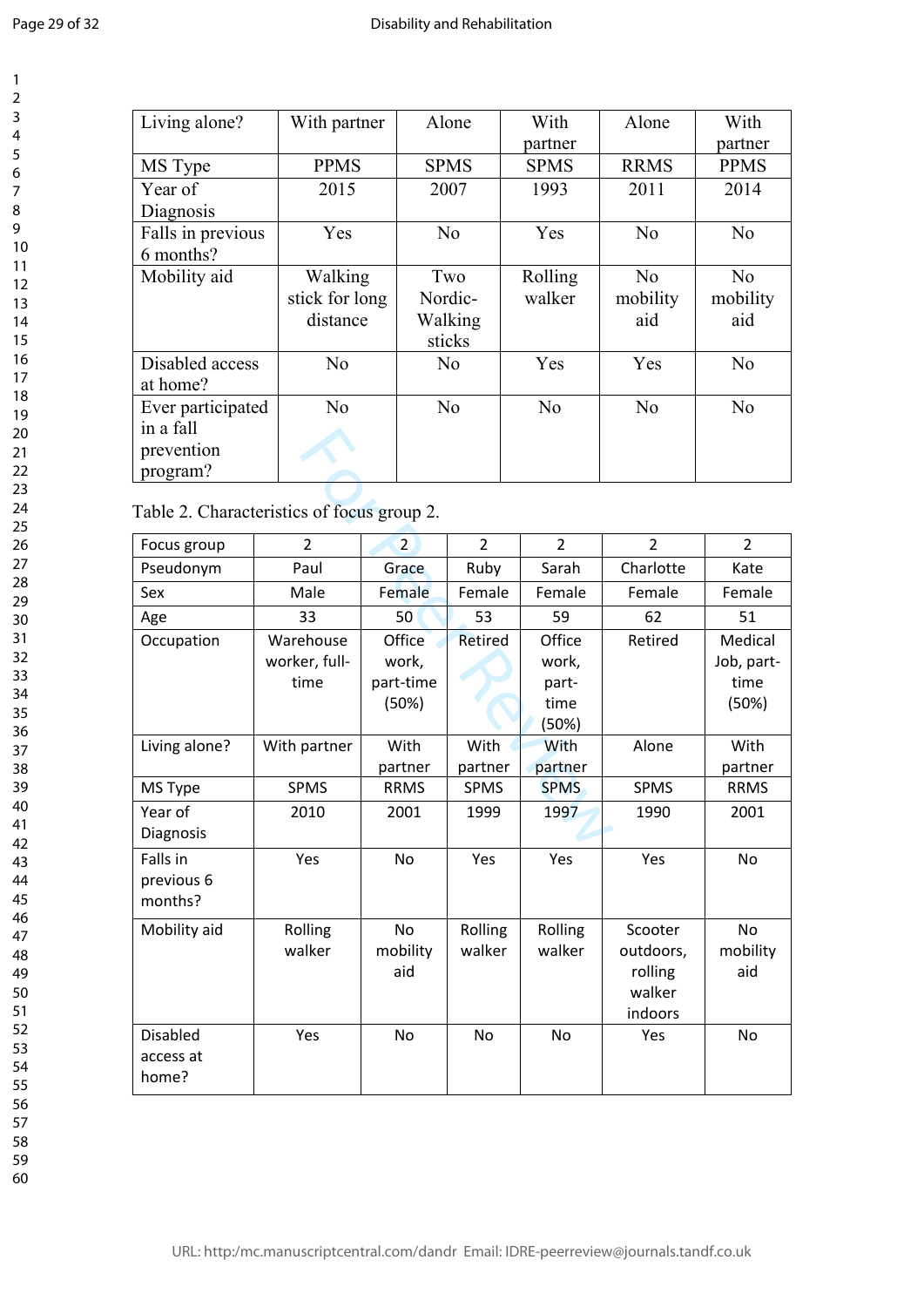| Ever                      | No | No | Yes | No | No | No |
|---------------------------|----|----|-----|----|----|----|
| participated in<br>a fall |    |    |     |    |    |    |
|                           |    |    |     |    |    |    |
| prevention                |    |    |     |    |    |    |
| program?                  |    |    |     |    |    |    |
|                           |    |    |     |    |    |    |

Table 3. Comparison of focus groups.

| Focus group                   |  | $\mathbf{1}$                                                           | $\overline{2}$                   |                             |
|-------------------------------|--|------------------------------------------------------------------------|----------------------------------|-----------------------------|
| <b>Number of Participants</b> |  | 5                                                                      | 6                                |                             |
|                               |  |                                                                        |                                  |                             |
| Sex                           |  | 3 Females, 2 Males                                                     |                                  | 5 Females, 1 Male           |
| Age (Median)                  |  | 50                                                                     |                                  | 52                          |
| Occupation                    |  | 4 full-time, 1 part-time                                               |                                  | 1 full-time, 3 part-time, 2 |
|                               |  |                                                                        |                                  | retired                     |
| MS Type                       |  | 2 PPMS, 2 SPMS, 1 RRMS                                                 |                                  | 4 SPMS, 2 RRMS              |
| Year of Diagnosis             |  | 2011                                                                   |                                  | 2000                        |
| (Median)                      |  |                                                                        |                                  |                             |
| History of falls in           |  | 2 Yes, 3 No                                                            |                                  | 4 Yes, 2 No                 |
| previous 6 months?            |  |                                                                        |                                  |                             |
| Mobility aid                  |  | 3 with mobility aids, 2 without                                        |                                  | 4 with mobility aids, 2     |
|                               |  | mobility aids                                                          |                                  | without mobility aids       |
|                               |  |                                                                        |                                  |                             |
|                               |  |                                                                        |                                  |                             |
|                               |  | Table 4. Identified impairments, activities and environmental factors. |                                  |                             |
| Impairments                   |  | Risky activities                                                       |                                  | Risky environmental factors |
| balance                       |  | tripping or stumbling                                                  | busy, noisy, bright or dark      |                             |
| impairment                    |  |                                                                        | environments                     |                             |
| feeling dizzy                 |  | pulling or dragging leg                                                | outdoors                         |                             |
| muscle weakness               |  | turning and changing                                                   | unknown terrain                  |                             |
|                               |  | direction                                                              |                                  |                             |
| spasticity                    |  | moving or walking quickly                                              | uneven roads (e.g. cobblestones) |                             |
| دفم ملعمده                    |  | بالقارض والمتمسم والمتمرد والمتمر والمتمرور والمتناور                  |                                  | الممالحمية ممكسما مسما      |

| Impairments                        | Risky activities             | Risky environmental factors      |  |
|------------------------------------|------------------------------|----------------------------------|--|
| balance                            | tripping or stumbling        | busy, noisy, bright or dark      |  |
| impairment                         |                              | environments                     |  |
| feeling dizzy                      | pulling or dragging leg      | outdoors                         |  |
| muscle weakness                    | turning and changing         | unknown terrain                  |  |
|                                    | direction                    |                                  |  |
| spasticity                         | moving or walking quickly    | uneven roads (e.g. cobblestones) |  |
| parasthesia                        | swaying, unsteady gait       | broken footpaths                 |  |
| low endurance                      | looking up during walking    | small paving slabs               |  |
| instable ankle                     | carrying bags during walking | elevations                       |  |
| walking the stairs<br>dropped foot |                              | carpets                          |  |
|                                    | biking                       |                                  |  |
|                                    | running                      |                                  |  |

Figure 1. Summary of themes and findings.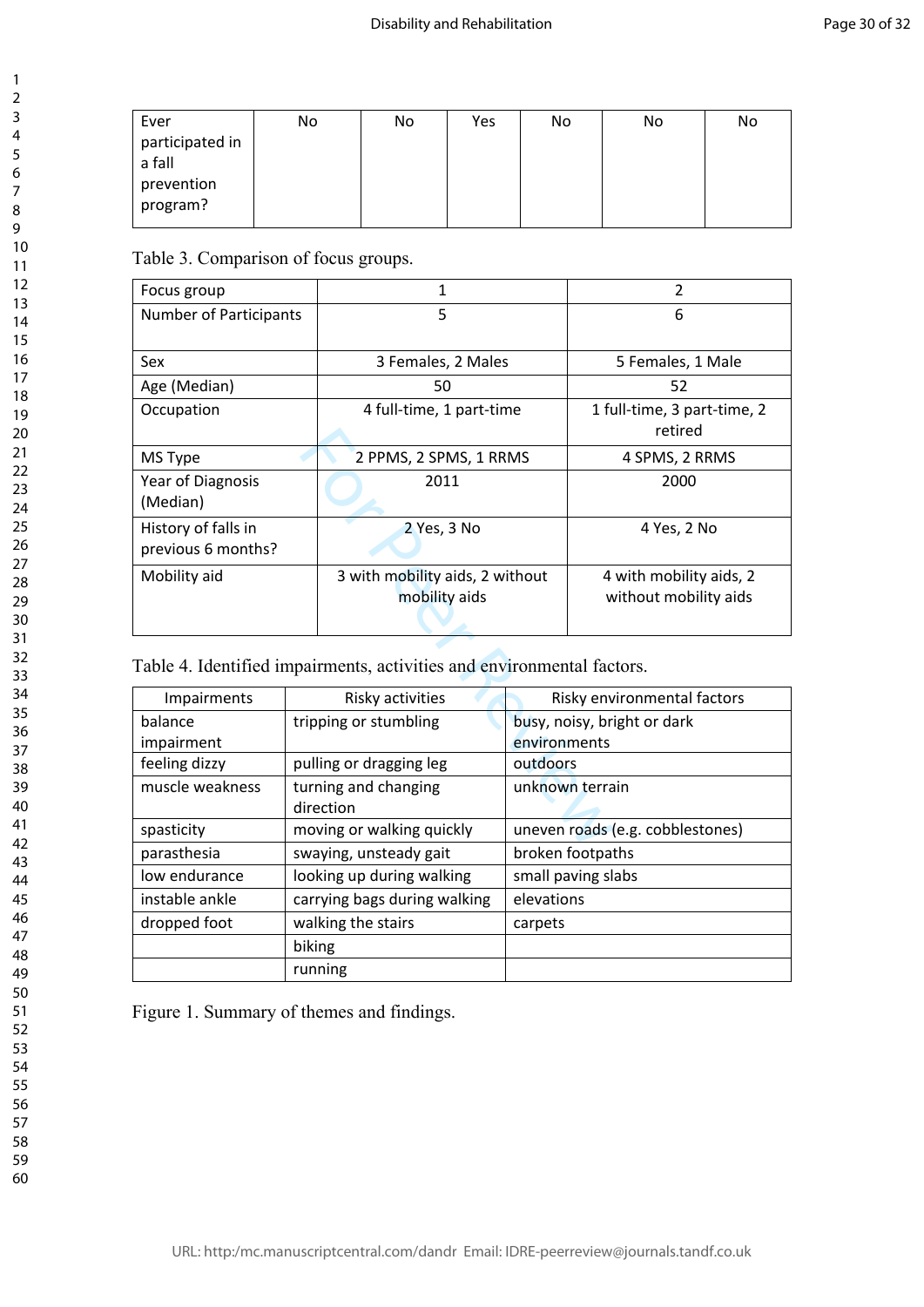$\mathbf{1}$  $\overline{2}$  $\overline{4}$  $\overline{7}$ 

| Developing a fall<br>prevention program (FPP):<br>What are the views and<br>opinions of people with<br>multiple sclerosis?                                                                                                                                                    | Organization of a FPP:<br>Short-term program<br>In rehabilitation clinic, practice of PT/OT<br>$\bullet$<br>Financed by statutory health insurers<br>Healthcare professionals as instructors<br>$\bullet$<br>$\bullet$<br>online interventions) | Organized by MS clinics and the MS society<br>Practical, in-person and in groups (rejection of                                           |  |  |  |  |
|-------------------------------------------------------------------------------------------------------------------------------------------------------------------------------------------------------------------------------------------------------------------------------|-------------------------------------------------------------------------------------------------------------------------------------------------------------------------------------------------------------------------------------------------|------------------------------------------------------------------------------------------------------------------------------------------|--|--|--|--|
| Other relevant findings:<br>healthcare professionals<br>Consultation regarding mobility aids and home<br>modification needs to be improved<br>Others (e.g. family) seem to play a role in falls<br>Knowing and accepting capacity: Exceeding capacity<br>activity curtailment | Awareness for fall prevention needs to be raised among<br>increases fall risk; worrying about exceeding it leads to                                                                                                                             | Content of a FPP:<br><b>Balance and</b><br>strength exercises<br><b>Practicing safe</b><br>falling technique<br>(as exposure<br>therapy) |  |  |  |  |
| 225x150mm (150 x 150 DPI)                                                                                                                                                                                                                                                     |                                                                                                                                                                                                                                                 |                                                                                                                                          |  |  |  |  |
|                                                                                                                                                                                                                                                                               |                                                                                                                                                                                                                                                 |                                                                                                                                          |  |  |  |  |

$$
\mathcal{L}^{\mathcal{L}}(\mathcal{L}^{\mathcal{L}}(\mathcal{L}^{\mathcal{L}}(\mathcal{L}^{\mathcal{L}}(\mathcal{L}^{\mathcal{L}}(\mathcal{L}^{\mathcal{L}}(\mathcal{L}^{\mathcal{L}}(\mathcal{L}^{\mathcal{L}}(\mathcal{L}^{\mathcal{L}}(\mathcal{L}^{\mathcal{L}}(\mathcal{L}^{\mathcal{L}}(\mathcal{L}^{\mathcal{L}}(\mathcal{L}^{\mathcal{L}}(\mathcal{L}^{\mathcal{L}}(\mathcal{L}^{\mathcal{L}}(\mathcal{L}^{\mathcal{L}}(\mathcal{L}^{\mathcal{L}}(\mathcal{L}^{\mathcal{L}}(\mathcal{L}^{\mathcal{L}}(\mathcal{L}^{\mathcal{L}}(\mathcal{L}^{\mathcal{L}}(\mathcal{L}^{\mathcal{L}}(\mathcal{L}^{\mathcal{L}}(\mathcal{L}^{\mathcal{L}}(\mathcal{L}^{\mathcal{L}}(\mathcal{L}^{\mathcal{L}}(\mathcal{L}^{\mathcal{L}}(\mathcal{L}^{\mathcal{L}}(\mathcal{L}^{\mathcal{L}}(\mathcal{L}^{\mathcal{L}}(\mathcal{L}^{\mathcal{L}}(\mathcal{L}^{\mathcal{L}}(\mathcal{L}^{\mathcal{L}}(\mathcal{L}^{\mathcal{L}}(\mathcal{L}^{\mathcal{L}}(\mathcal{L}^{\mathcal{L}}(\mathcal{L}^{\mathcal{L}}(\mathcal{L}^{\mathcal{L}}(\mathcal{L}^{\mathcal{L}}(\mathcal{L}^{\mathcal{L}}(\mathcal{L}^{\mathcal{L}}(\mathcal{L}^{\mathcal{L}}(\mathcal{L}^{\mathcal{L}}(\mathcal{L}^{\mathcal{L}}(\mathcal{L}^{\mathcal{L}}(\mathcal{L}^{\mathcal{L}}(\mathcal{L}^{\mathcal{L}}(\mathcal{L}^{\mathcal{L}}(\mathcal{L}^{\mathcal{L}}(\mathcal{L}^{\mathcal{L}}(\mathcal{L}^{\mathcal{L}}(\mathcal{L}^{\mathcal{L}}(\mathcal{L}^{\mathcal{L}}(\mathcal{L}^{\mathcal{L}}(\mathcal{L}^{\mathcal{L}}(\mathcal{L}^{\mathcal{L}}(\mathcal{L}^{\mathcal{L}}(\mathcal{L}^{\mathcal{L}}(\mathcal{L}
$$

URL: http:/mc.manuscriptcentral.com/dandr Email: IDRE-peerreview@journals.tandf.co.uk